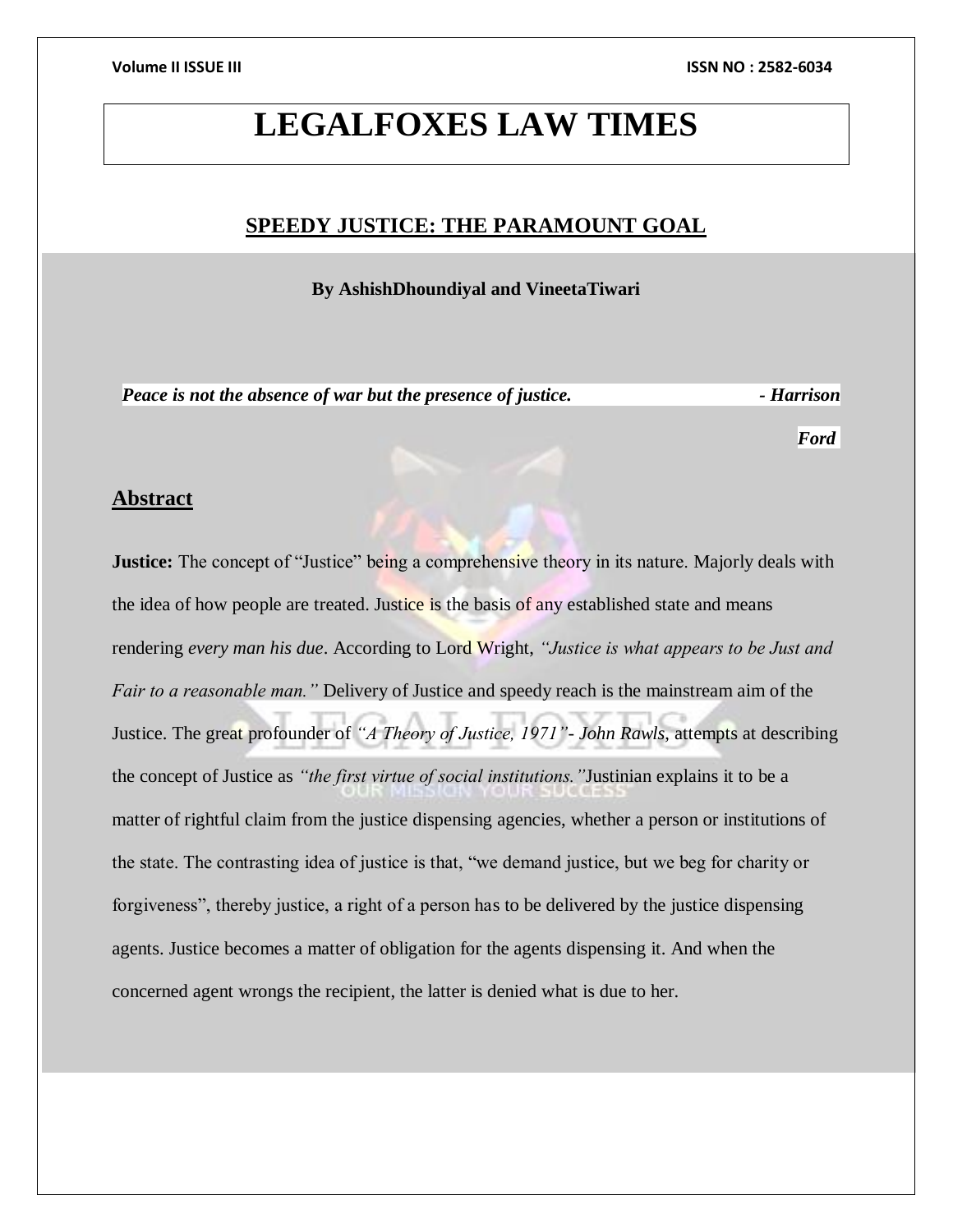### **Introduction**

This work is an effort to examine the diverse aspects of speedy justice with a comparative study of concepts of speedy justice in USA, U.K and India. It identifies the idea of Right to Speedy Justice and some Court Rulings to understand the relevance of Speedy Trial in the Indian Judicial system.

Many decades had passed that our Indian Judicial System, had realized that the legal and judicial system has to be revamped and restructured so that the injustices against helpless and despairing victims of callousness of the legal system, do not occur and disfigure the fair and otherwise luminous face of our nascent democracy.

Justice is a constitutional mandate<sup>1</sup> and the mankind had been aspiring for the quest for the ideal justice for generations down the line. Eventually the concept of Justice of has become a foundational essence and object of any organized and civilized society. Although there is no provision in the Constitution of India which specifically states the concept of Justice, however Article 14 guarantees equality before law and the equal protection of law and Article 21 includes speedy trial as an integral and essential part of the Fundamental Right to Life and Liberty to every citizen of the nation.<sup>2</sup> Article 39A of the Constitution of India also mandates the State to secure the operation of the legal system and promotes justice on the basis of equal opportunity and ensures that the same is not denied to any citizen by reason of economic or other disabilities.

Beside these provisions, the reason why our legal and judicial system continually fails at dispensing the timely justice is because of the complex, expensive and tardy judicial structure,

<sup>1</sup> J. B.S. Sinha, Judicial Reform in Justice Delivery System

2HussainaraKhatoon v. Home Secretary, State of Bihar, AIR 1979 SC 1360: 1979 Cr LJ 1306: (1980) 1 SCC 81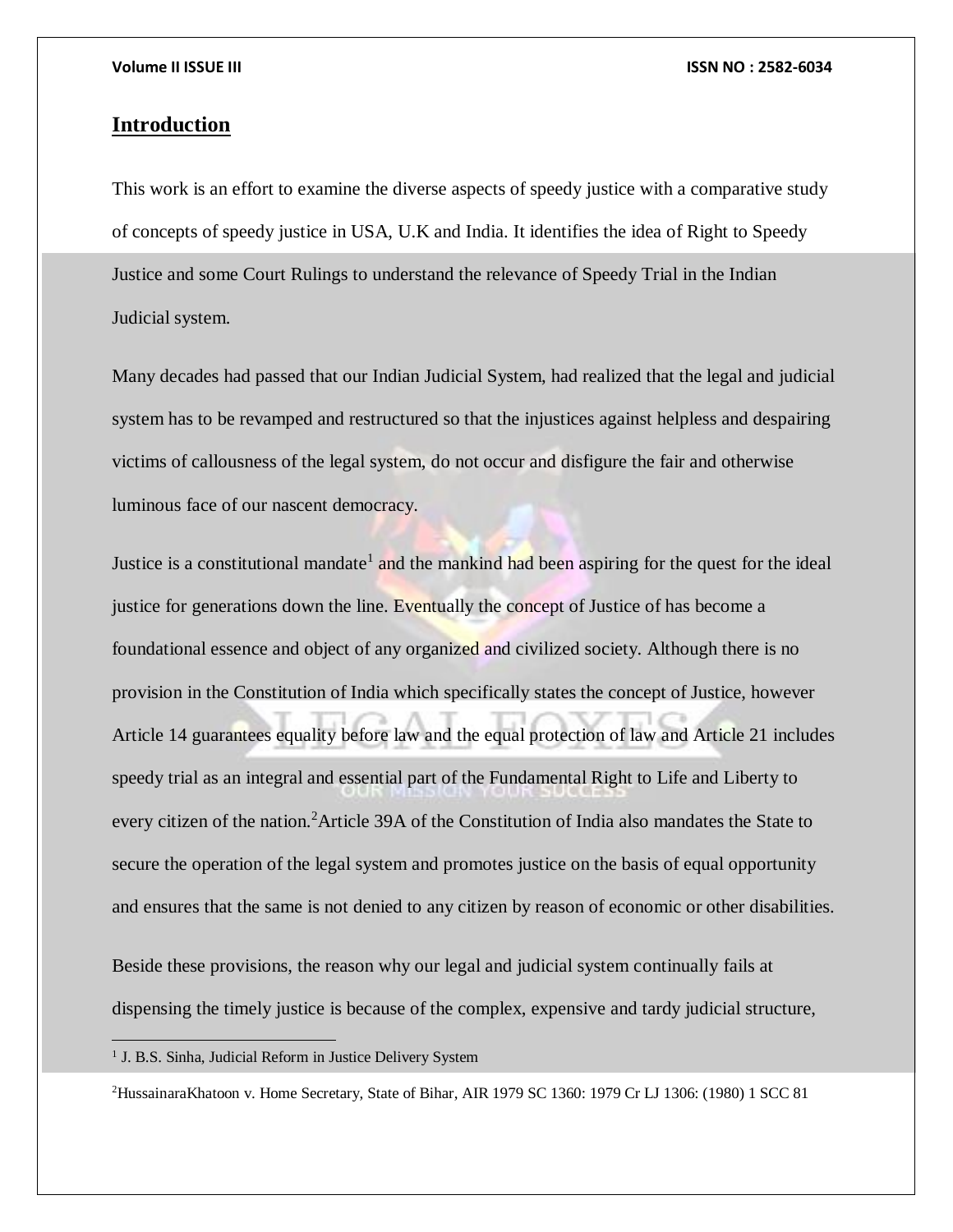which devoids not only the poor but every individual of his due share of justice. Being entitled to rights makes no sense when citizens cannot enjoy those rights equally.

"People want justice, pure, unpolluted, quick and inexpensive and the have every right to receive the same." But in reality there are deplorably long delays in the Dispensation of Justice, the need for the speedy justice cannot be gained because as said, "If Justice is not executed speedily men persuade themselves that there is no such thing as justice".<sup>3</sup>

Speedy Justice is the cardinal principle of Criminal Justice System. And according to Lord James Bryce, *"There is no better test of excellence of a government, than the efficiency of its judicial system, for nothing more merely touches the welfare and security of an average citizen than his sense that he can rely on the certain and prompt administration of Justice."*

### **History of Concept of Speedy Justice**

### (i) Ancient Period

l

The quest for the justice has been aspired by the mankind for ages. Our society which comprises of the human beings is not untouched from the individual aspirations, ego and greed. The individual instinct of human beings has always been guided by the evils, namely: Karma, Krodha, Moh, Maya, Lobh, Matsar and Ahankar.All these evils can be found well placed in the modern definitions of 'crime' and 'offences'. In ancient Bharat, the king was not the law maker, but was responsible to administer justice to the people. It was vested upon the king 'thou shall punish those who deserve punishment, and if you fail to do so, the stronger would roast the

<sup>&</sup>lt;sup>3</sup> James Antony, "Short Studies on great subjects" (1818-94) 'Calvinism' 1871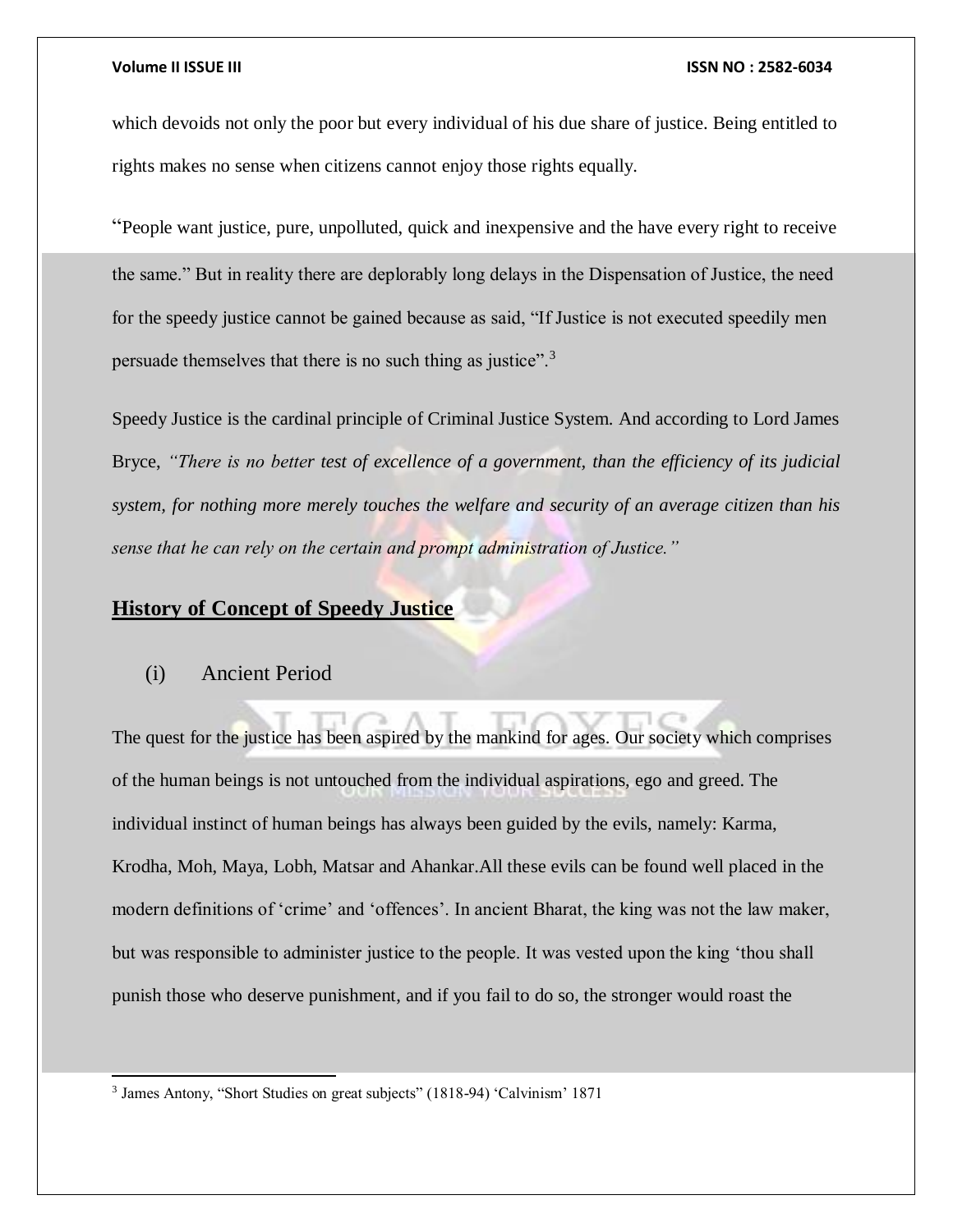weaker, like a fish on the spit.<sup>24</sup>In the ancient times, the Hindus inhabited the majority of the Indian Sub-continent and formed a homogenous society. In those times the ultimate power as well as the absolute power of the State always remained with the King, who used to administer law with the aid and advice of learned Brahmins and ministers. The law was applied on the basis of ancient religious texts and the societal practices.Kautilya's "Arthashastra, Manusmriti", and other texts were well filled with knowledge and wisdom were considered the guiding force."<sup>5</sup>In Sanskrit language, the synonym of law is 'dharma'. Manu defined dharma in Manusmritiin the second verse as what is just and customary.<sup>6</sup> However, other than the legal aspect, dharma includes all the moral, religious, legal, ethical and social principles which guide the conduct of man and society.<sup>7</sup>Dharma was closely related to the duty of the King and the King was entrusted with a fundamental obligation to protect the people, to give them the security in life, property and to maintain social stability in order to enable the prosperity in the State.<sup>8</sup>There were many schools of Dharma Shastras namely; Manu, Brahaspati, Prasar and other Shastras. Also when the Kings did not follow the religious texts and practices and who did not deliver justice to their subjects were condemned with contempt. So, the Kings also appointed Judges to administer law and maintain order amongst the subjects.<sup>9</sup> **Some** Some Some Some Some Some UR SUCCES ideas of speedy justice by some great Hindu philosophers are mentioned below;

Yajnavalkaya's Rule

<sup>6</sup> S.D. Sharma, Administration of Justice in Ancient India 35 (Harman Publishing House, Delhi, 1st Edn., 1988) <sup>7</sup>Anjali Kaul, Administration of Law and Justice in Ancient India 1 (Sarup and Sons, Delhi,  $1<sup>st</sup>$  Edn., 1993)

 $\overline{a}$ <sup>4</sup>Hari Om Maratha, Law of Speedy Trial ''Justice Delayed is Justice Denied" 5(2008) <sup>5</sup> B.L Arora, Law of Speedy Trial pg2 (2006)

<sup>8</sup> H. V. Sreenivasa Murthy, History of India Part-I 192 (Eastern Book Company, Lucknow, 2000)

<sup>9</sup> B.L Arora, Law of Speedy Trial pg2 (2006)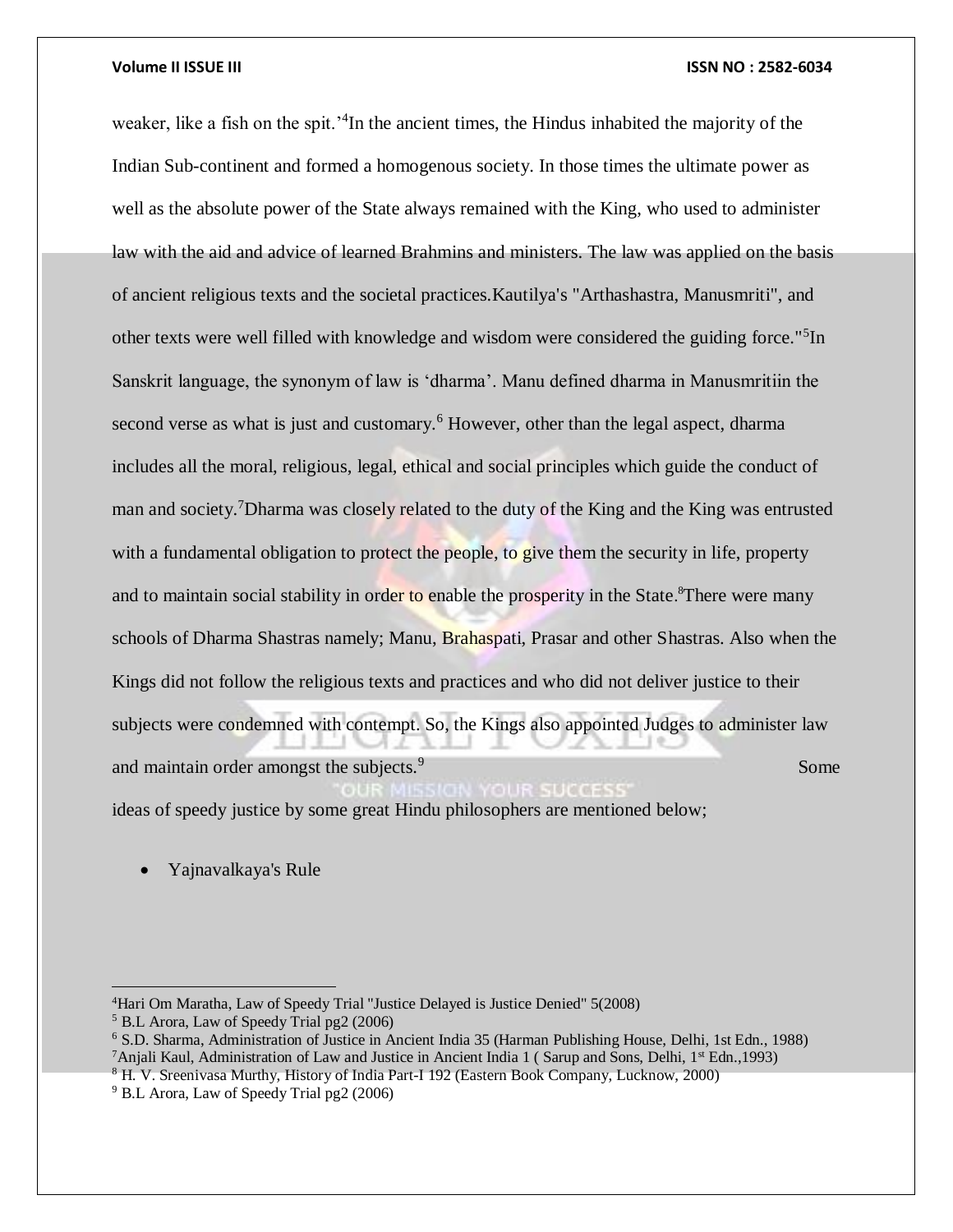Yajnavalkaya's rule is considered to have laid down that in accusation of Sahasa (crimes with violence like murder, robbery, etc) theft, defamation and abuse, hurt and assault and cow (killing) in accusation of the major suits character of women, these types of cases should be disposed expeditiously. However, in other cases, the court could grant delay at its own discretion.Also in the cases of accusation of Pataka like killing of Brahman, or drinking of wine etc., it was considered as serious type of defamation when a Brahman is falsely accused of having drunk wine, for instance, unless the court takes prompt action by calling the accuser to prove his case, the Brahman's reputation is at stake. These cases were the basis for the speedy justice aspect as the mere accusation of offence would hamper the life of the accused.

Narada's Rule

Narada had stated that, 'In matters relating to cows, land, gold, women, theft, parusya (defamation, insult, hurt, assault, etc.) Sahasa (murder, rape, etc.) accusation of pataka(like killing of Brahman, drinking wines) are the urgent matters, these types of cases must be disposed of immediately (as speedily as possible)'.

Katyayana's Rule

### OUR MISSION YOUR SUCCESS"

Katyayana had stated that, 'In matters relating to cows and bullocks, land, women, child birth, and also in the matters relating to rape and sexual offences with an unmarried girl, in theft, in quarrels, in violent crimes, in dispute over treasure troves, matters causing fear and false evidence, these types of cases should be tried with immediate effect.<sup>10</sup>When the disputes over such matters came up before the courts, they required speedy disposal. When in cases a person was accused of giving false evidence, it was necessary that the accused should not be granted

<sup>10</sup>Katyayana quoted in KatyayanaSmriti c. III-I, 94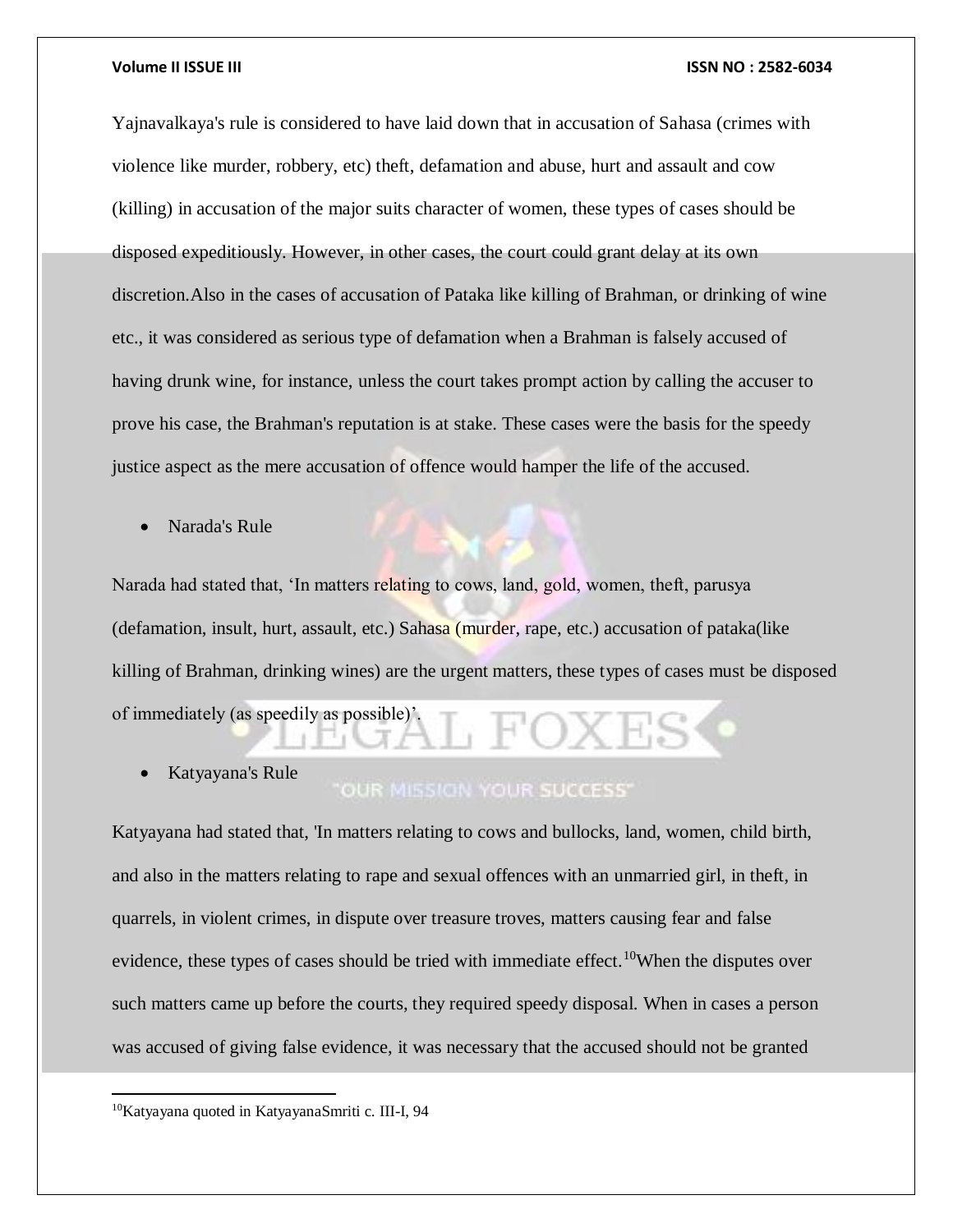delay, because with the passing of time, the exact words used might be forgotten and he might be encouraged to be a false witness in such cases.

### (ii) Medieval Period

The Muslim kings generally used to follow the rules that were stated in the Quran, but a number of Muslim kings did not find those rules practicable. During the medieval period the sources of law were not wholly in form of legislations, rather they were in the form of revelations.<sup>11</sup>During this period the Islamic Govt. used to classify law under two sources as the Shariat and the Urfi law. The trial of every case during this period was governed by these two laws only. The Shariat law was based on the principles of the Quran only, it has three components namely- the Quran, Hadis and Ijma. The law considered next to Quran is Hadis and the Hadisprovided the best interpretation of law and contributed majorly in the development of the Shariat law. In the case of Ijma and Qiyas, it developed in the later time of the century. On the other hand Urfi law was based on justice and fair play and mainly related to trade, property, war, taxation, etc. The judges were vested with the powers to exercise discretion to interpret whatever which is not provided for in the Shariat law, as Quran does not contain the legal principles in precise language.

Also in this period there were different laws for governing Muslims and Non- Muslims. The Shariat law was applicable only on those who believed in Islamic religion and consequently whole of Muslim law was not applicable on Non-Muslims.<sup>12</sup>The purely religious portions of law were applicable on Muslims only and the secular portions of law applied to Muslims and Non-

 $11$  B.S. Jain, Administration of Justice in Seventeenth Century India 12 (Metropolitan Book Co. Private Ltd., Delhi, 1st Edn., 1970)

<sup>&</sup>lt;sup>12</sup> Baillie: "Digest of Muhammadan Law," pg. 174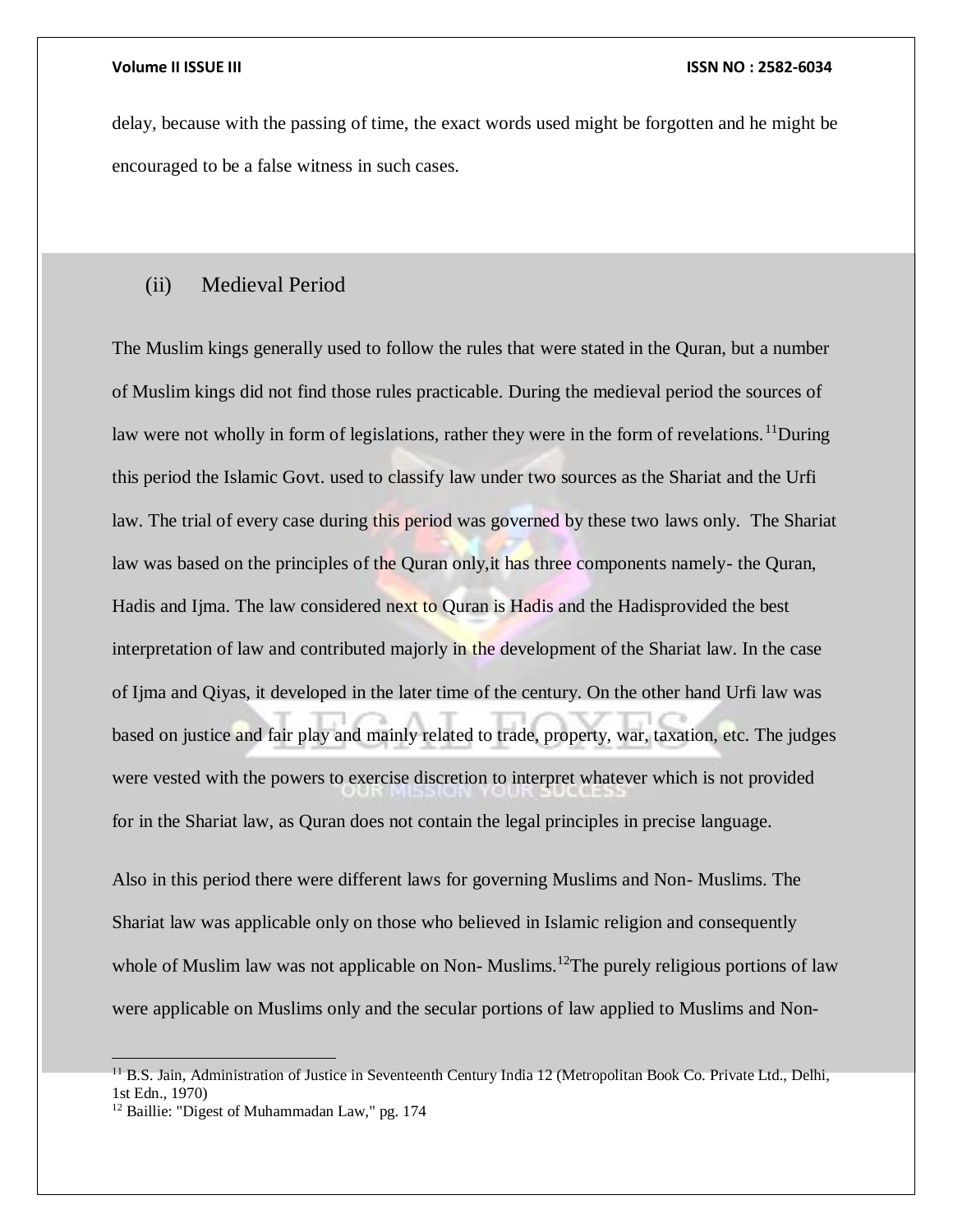Muslims alike. Hindus, Buddhists and other non-Muslim subjects were governed by their own respective religious and personal laws. When the tribunal happened to be the court of the Qazi, or the court of the sovereign the suits involving the points of personal law of the Hindus, were used to be adjudicated with the aid of the learned Pandits and Brahmans, in the case of the other races, with the aid of their learned men.<sup>13</sup>

In Medieval Period under different rulers there was difference in legal practices.In this period only it was the duty of Sultan to appoint a Qazi, the chief Qazi was known as Qazi-ul-Quzatwho had the powers to appoint and dismiss subordinate Qazis. He was the highest judicial officer of the country.

Some ruler followed Shariat law absolutely and some followed secular approach.

• Pre Mughal Period

Initially the Mughal system for administration of justice moved at a slow pace, the judicial machinery was set up gradually and was modified and improved from time to time in this period.It was in this period only when tribunals were established, court houses were built, judicial officers appointed and rules of procedure were prescribed. At the time of QutbuddinAibak, the chief Judge {Qazi-ul-Quzat) was first appointed to supervise the work of the subordinate Qazis.The practice of the Muslim sovereigns was to administer justice in person. Almost all the Muslim rulers of this period used to set up court and hear suits and appeals. Al-Badayuni pointed out that Sultan Muhammad Tughlaq constituted himself to be "the Supreme Court of appeal", and used to revise the decisions of Qazis for meeting the ends of justice.<sup>14</sup>

<sup>13</sup>Fatawa-i-Alamgiri, Vol. II pg. 3

<sup>&</sup>lt;sup>14</sup>Muntakhab-i-Tawarikh, pg. 311 (translated by G.I. RanKing)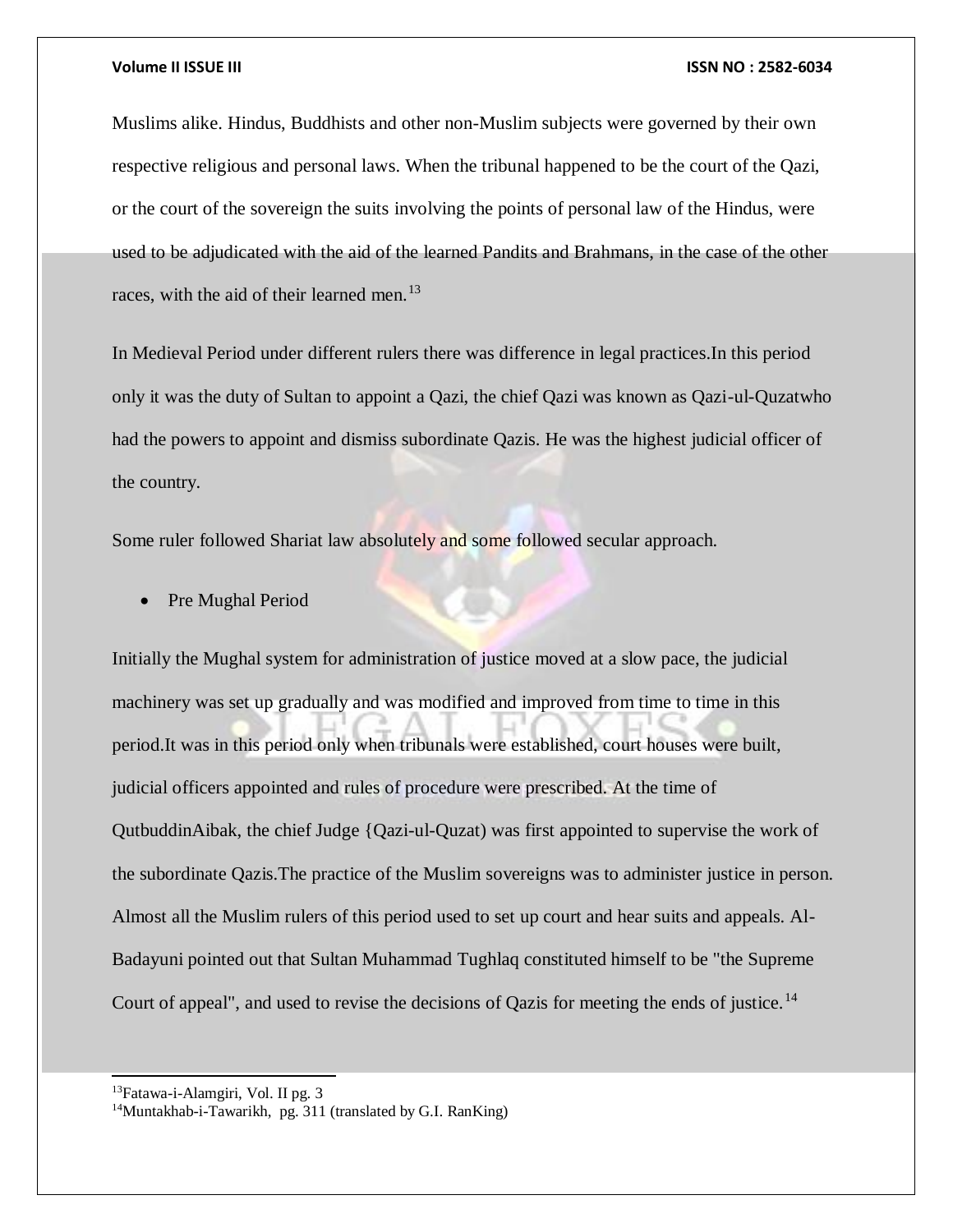Mughal Period

During the Mughal Period the influx of cases was meagre or because of some other reasons there were no specific provisions of speedy trial. The literature concerning the criminal justice system, initially for the Mughal period in India in brief recognizes that it was endeavoured to dispose off the cases as quickly as possible so that neither the evidence of witnesses decayed nor the sequence of events were destroyed by lapse of time. The Mughal rulers used to hold there court everyday where ordinary cases were decided. Like, Akbar held his court after prayers and administered justice there.<sup>15</sup>While embarking on the Bengal expedition, Akbar held his court in the boat and decided cases there.<sup>16</sup> On the other hand a special day was reserved for the administration of justice, the Mughal rulers used to hear cases in the Diwan-i-Aam also on almost all the days of the sitting of the court. When the petitions of the aggrieved parties concerning different matters were presented, the persons involved were ordered to present themselves before the ruler who heard their complaints and delivered judgement usually on the spot. In certain cases there were full investigation ordered, sent for detailed report and then decision was given.

The rulers were supposed to dispose of a large number of cases at a court of first instance and as the highest court of appeal. From the above finding one thing is clear that the trials in Mughal India by the Kings were 'Speedy' and so the punishments, which boosted the concept of speedy justice.

- (iii) Modern Period
- Under British

<sup>15</sup>Akbar Nama, III, pg. 717, Bev. Ill, pg. 373 16Akbar Nama, III, 88; Bev. II, pg. 12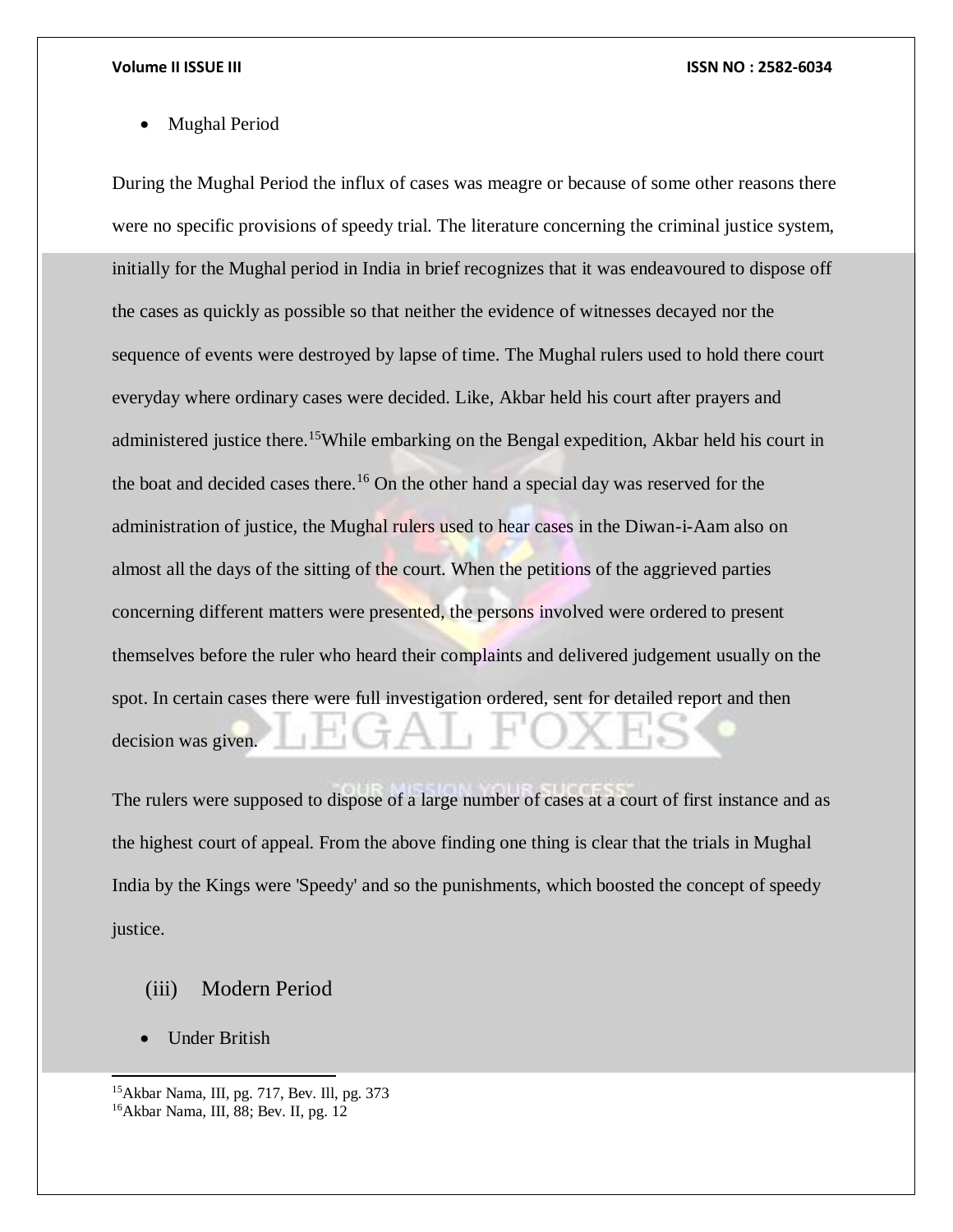The first few institutions introduced by the British to the system of judiciary in India during the 17<sup>th</sup> century were the Mayor's Courts at Bombay, Madras and Calcutta. The result was that "common law" got imported in India, slowly and gradually inasmuch as the establishments by the East India Company became "the basis of the English Law in India" which in course of time brought over tremendous influences over the laws and the system of administration of justice in the whole of this subcontinent.<sup>17</sup>Introduction of the Indian Penal Code, Evidence law, and Criminal Procedure Code initiated the influence of common law solely for the purposes of the administrative expediency as well as to prolong the duration of Judicial Proceedings.<sup>18</sup>Lord Cornwallis introduced the plan of having a civil and criminal court at every 10 kilometres, and Lord William Bentick planned the establishment of intermediary courts of appeal so that the litigants do not have to travel a long distance for appeals. The judicial business of the Privy Council was minimized by enlarging the jurisdiction of the appellate courts. Yet there was delay in the disposal of cases. One reason for this problem was that the judicial officers were mostly Europeans who availed vacations twice in a year. Thus the work remainedunattended for months together.The inconvenient procedures brought from England as part of the common law were yet another factor responsible for the problem of delay. The major concern of Government regarding delay in judicial process centred around the questions of allowing reference, revision and appeal in various matters at various stages of the legal process. The British had also introduced, as per the likes of their own system of administration, quasi-judicial institutions like the tribunals and vesting them with a part of normal powers to decide disputes. British also encouraged the system of arbitration, mediation and conciliation so that the delay in disposal of cases was minimized. Several committees and commissions were appointed to examine the problems arising from the

<sup>&</sup>lt;sup>17</sup> M.C. Seetalvad, "The Common Law in India" (1965) at pg. 2

<sup>&</sup>lt;sup>18</sup> S.K. Mukherjee and A.K. Gupta, 'Delay in the administration of criminal justice' (1978) at pg. 6, 7, 8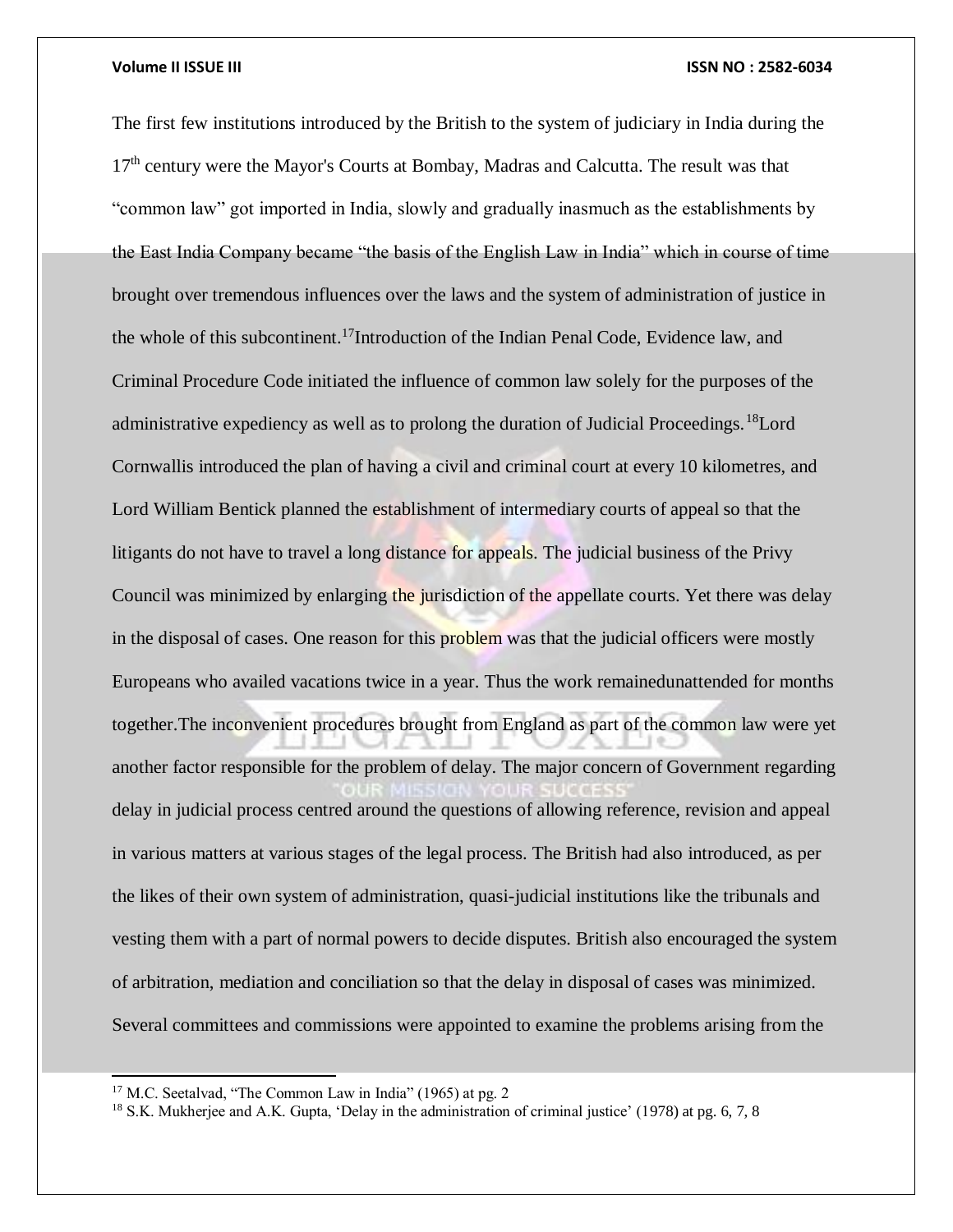application of laws and the functioning of the legal institutions. Prominent development of them was the law commission of India, which from 1850's onwards took upon itself the task of suggesting reforms of the judicial system and a revision of the substantive and procedural laws. Based on the recommendations of the law commission changes were made in the rules of law and the organization of judicial institutions. The Indian Penal Code, 1860 and the Criminal Procedure Code, 1861 are the most significant contributions during the British Regime towards building a system of criminal justice.The British enactments had undoubtedly contributed to the Indian Jurisprudence but too much 'emphasis' on the procedures resulted in the litigation getting delayed in the court of law therefore, efforts were required to be made for cutting down the procedural lapses and the corrupt practices that had grown in our legal system during the British Period.

### Post-Independence

Our nation has a glorious past of functional accomplishments and admirable social purpose which forms the justice administration in India. The present administration of criminal justice system in India is undoubtedly a legacy of British rule but this statement does not imply that we never had a good judicial set up in our country. As per the records of Indian Legal History, we have had a well flourished and organized criminal justice system, which has been already stated earlier in this article. India after attaining independence from British rule, consciously opted to retain the 'British system' of law and government and some of the leading principles of western political and legal thoughts found a place in its fundamental law, which includes the 'supremacy of law', notions of 'equality and liberty' as well as the system of 'checks and balances' to ensure separation of functions of three organs of government i.e. Legislature, Executive and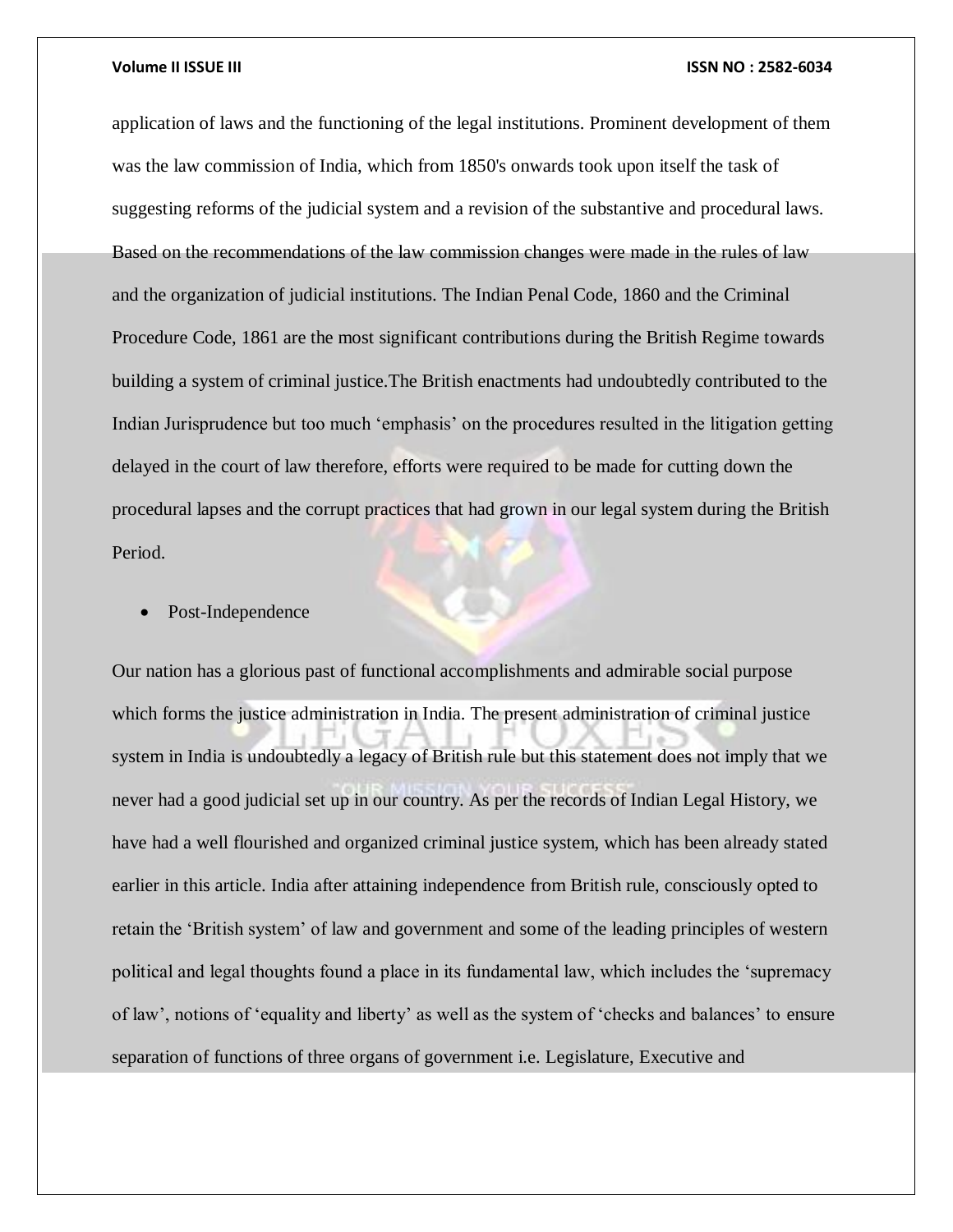Judiciary.<sup>19</sup>The need for speedy justice wasn't the main focus of our judicial system for the initial years after the independence, its need was only felt after we progressed as a nation.The Post-Independence judicial system and how need for speedy justicewas felt will be discussed further in this article.

### **Concept of Speedy Justice in World(International Instruments and Countries)**

### I. International Instruments:

Several international instruments have shown concern towards the aspect of speedy trial and an effort is made to identify some of those instruments as stated below:

**EXECUTE:** Right to Speedy Trial under European Convention on Human Rights, 1950

Articles 5(3) and 6(1) of the European convention guarantee the right to be tried within a reasonable time. While Article 5(3) deals with the pre-trial stage, Article 6(1) relates to the trial on a criminal charge.<sup>20</sup>

 $\triangleright$  Right to Speedy Trial under International Covenant on Civil and Political Rights, 1966

Under Article 9(3) it is stated that any person arrested or detained on a criminal charge shall be brought promptly before a judge or other official authorized by law and shall be entitled to trial within reasonable time or to release. The right to a fair trial is protected under the Article 14 which recognizes and protects the right to justice and a fair trialand Article 16 requires states to recognize everyone as a person before the law, these are some provisions of the ICCPR which

<sup>19</sup> Smt. Maneka Gandhi V. Raj Narain – AIR 1975 SC 2299, at pg.2317

<sup>20</sup> European Convention on Human Rights 1950 Article 5,6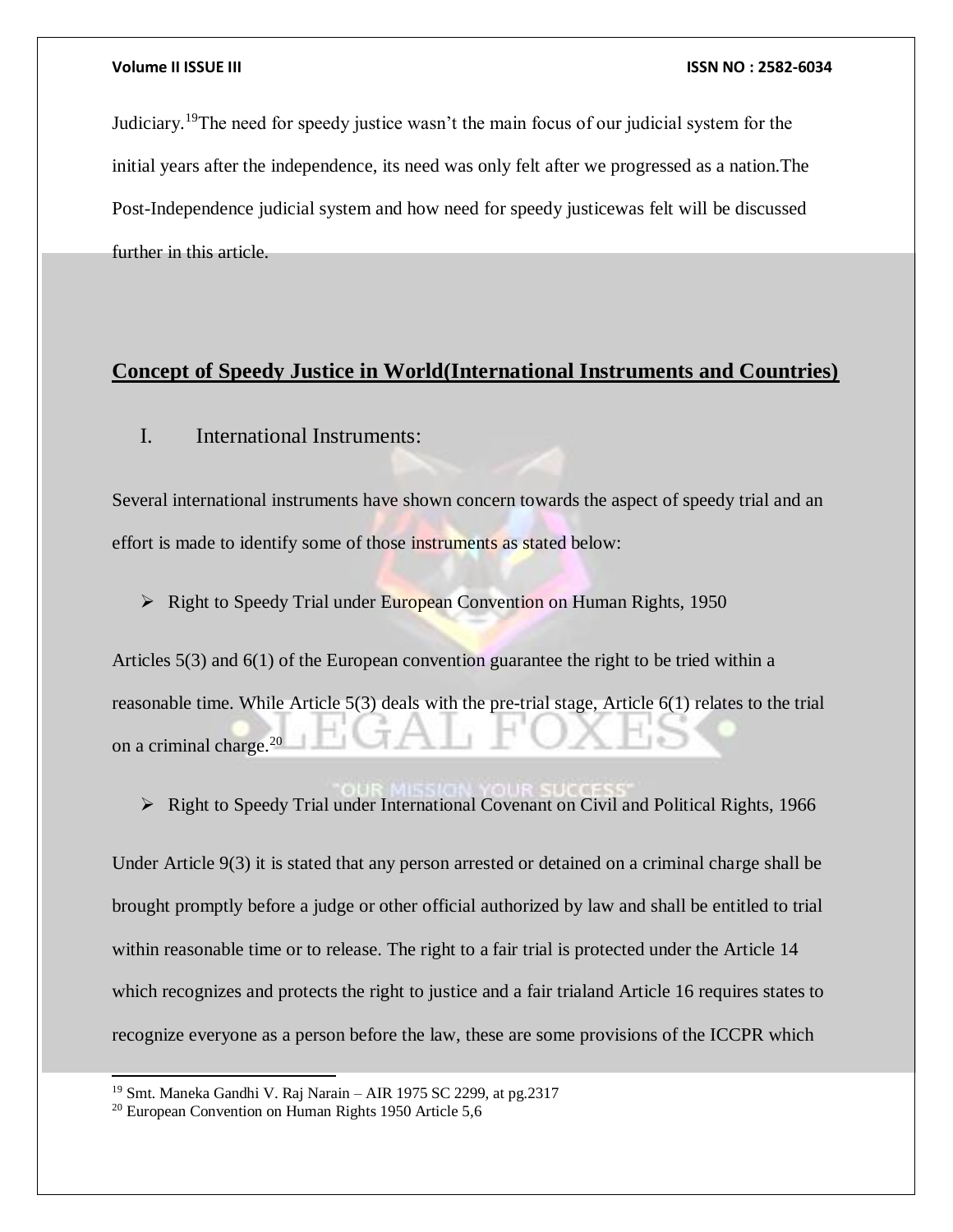$\overline{a}$ 

### **Volume II ISSUE III ISSN NO : 2582-6034**

has over one hundred and seventy State signatories and includes a promise to afford defendants the right to a speedy trial.<sup>21</sup>

 $\triangleright$  Right to Speedy Trial under Universal Declaration of Human Rights, 1948

As per Article 8 ofUDHR, 1948 it states that "everyone has the right to an effective remedy by the competent national tribunals for acts violating the fundamental rights granted him by the Constitution or by law."Also Article 10 of the UDHR is associated with the right to speedy trial and provides that"everyone is entitled in full equality to a fair and public hearing by an independent and impartial tribunal, in the determination of his rights and obligations and of any criminal charge against him."<sup>22</sup>

 $\triangleright$  Convention on the Rights of the Child, 1989

According to Article 40(2) (b) of the Convention on the Rights of the Child, provides: "Every child alleged as or accused of having infringed the penal law has at least the following guarantee: Article  $40(2)(b)(iii)$  - to have the matter determined without delay by a competent, independent and impartial authority or judicial body."<sup>23</sup>

**"OUR MISSION YOUR SUCCESS"** ICC Statute, 1998

Under Article 64(2) of the ICC Statute 1998 it is provided that: "The Trial Chamber shall ensure that the trial is fair and expeditious." Article 64(3) provides: "Upon assignment of a case for trial in accordance with this Statute, the Trial Chamber assigned to deal with the case shall ... confer with the parties and adopt such procedures as are necessary to facilitate the fair and expeditious

<sup>21</sup> International Covenant on Civil and Political Rights, 1966 (Aug.20, 2020, 10:04 AM), https://www.ohchr.org/en/professionalinterest/pages/ccpr.aspx

<sup>&</sup>lt;sup>22</sup> Universal Declaration of Human Rights, 1948 (Aug. 20, 2020, 12:14 PM), https://www.un.org/en/documents/udhr/ <sup>23</sup> Convention on the Rights of the Child, 1989 (Aug.21, 2020, 11:50 AM), <https://www.ohchr.org/en/professionalinterest/pages/crc.aspx>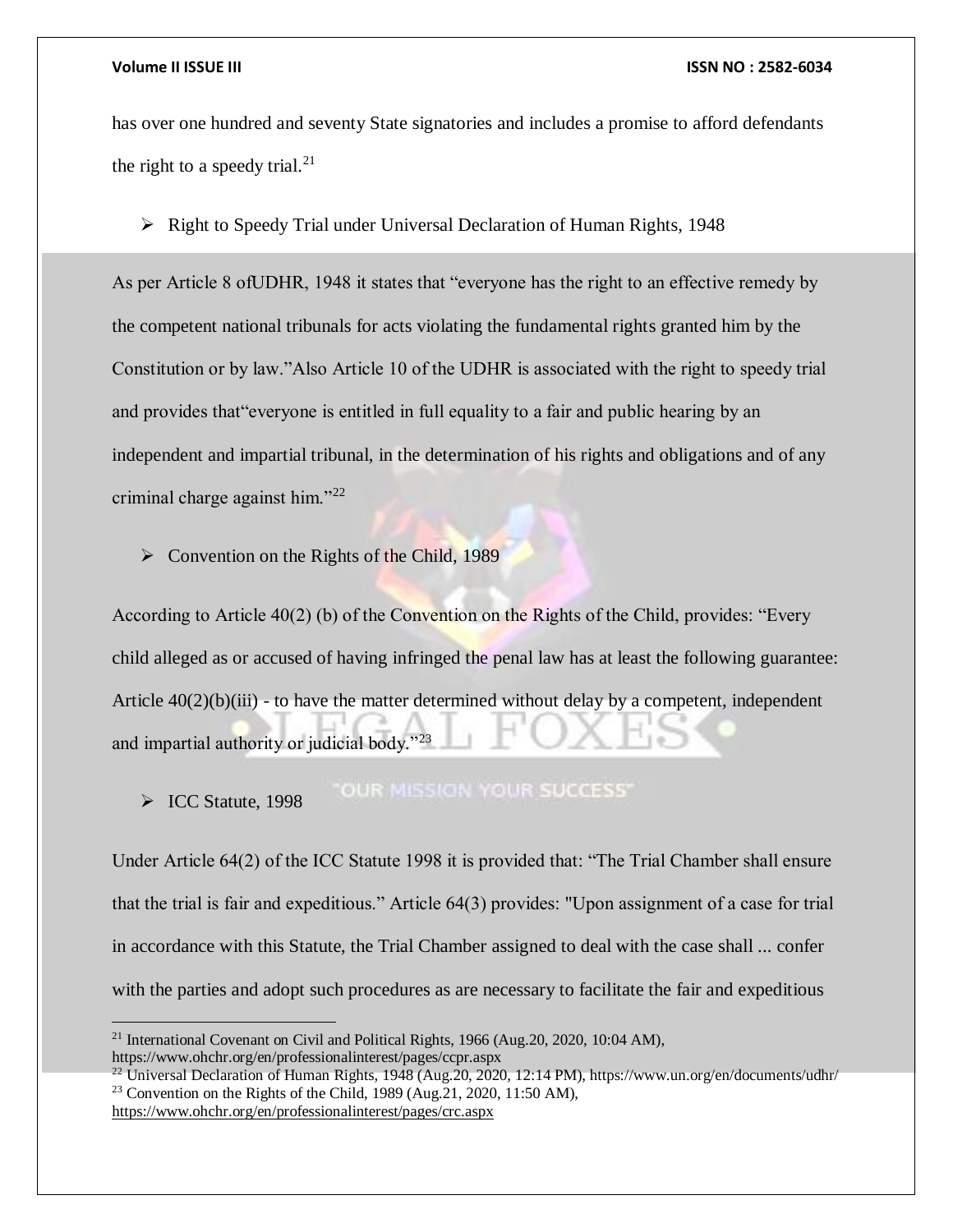$\overline{a}$ 

### **Volume II ISSUE III ISSN NO : 2582-6034**

conduct of the proceedings. Article  $67(1)(c)$  of the ICC Statute provides' that the accused shall be entitled "to be tried without undue delay."<sup>24</sup>

### II. Countries:

### (i) Speedy Justice in USA

Right to speedy justice has been recognised by the laws of many countries. It is evident from the fact that it found place in the Virginia Declaration of Rights of 1776 and after that into the Sixth Amendment of the Constitution of United States of America which states that, "In all criminal prosecutions, the accused shall enjoy the right to speedy and public trial". USA also has the Federal Act of 1974, Speedy Trial Act that establishes a set of time limits for all major events in the prosecution of criminal cases, including information, condemnation and allegation.The Sixth Amendment in detail provides that "in all criminal prosecutions the accused shall enjoy the right to a speedy and public trial by an impartial jury of the state and district wherein the crime shall be committed, which district shall have been previously ascertained by law and to be informed of the nature and cause of the accusation to be confronted with witnesses against him; to have compulsory process for obtaining witnesses in his favour and to have the assistance of counsel for his defense."<sup>25</sup> Also USA is the only country which has enacted a legislation to implement the constitutional guarantee of speedy trial to all the accused persons. The Act is known as the Speedy Trial Act which was passed in 1974. The Act prescribes a set of time limit for carrying out major events in criminal proceedings. The Act requires the trial of a defendant should commence within 70 days from the date of filing of the indictment or from the date on which the

<sup>&</sup>lt;sup>24</sup> ICC Statute, 1998 (Aug.21, 2020, 12:30 PM), [https://www.icc-cpi.int/resource library/documents/rs-eng.pdf](https://www.icc-cpi.int/resource%20library/documents/rs-eng.pdf)

<sup>25</sup>Overview of Criminal Justice System, pg.138, (Aug.22, 2020, 09:20 AM), https://www.lexis.eom/lawschool/study/texts/pdf/CriminalProcedureThePostlnvestigativeProcess.doc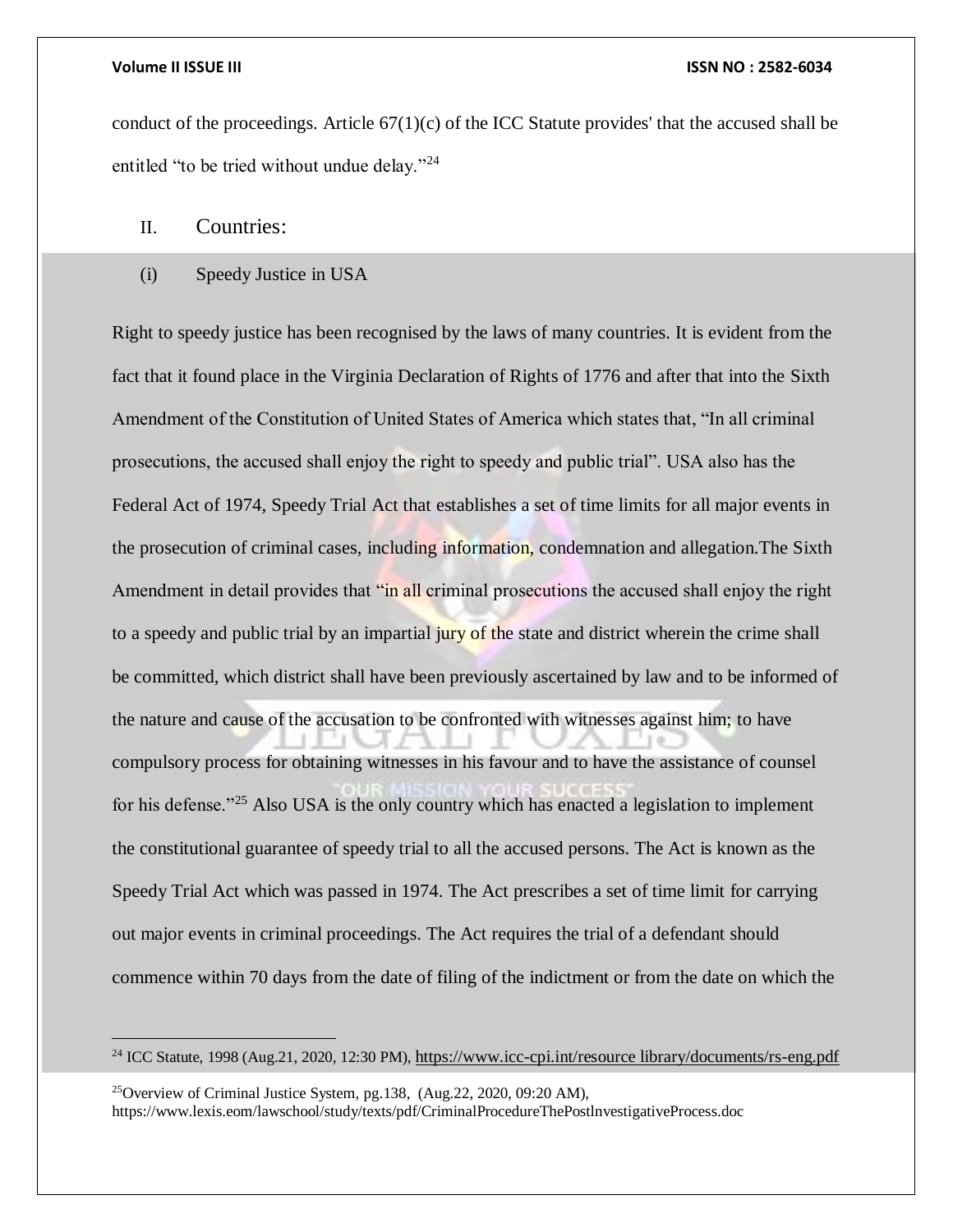defendant appears before a judicial officer of the Court, whichever is later. The indictment must be filed within 30 days from the date of arrest or service of summons. If a violation of the provisions of Speedy Trial Act occurs, the indictment against the defendant must be dismissed. The District Court, however, retains the discretion to dismiss the indictment either with or without prejudice. In order to ensure that accused persons are not rushed to trial without an adequate opportunity to prepare their cases, the Congress amended the Act in 1979 to provide a minimum time period during which trial must commence. The Amended Act provides that trial may not begin less than 30 days from the date the defendant first appears in Court, unless the defendant agrees in writing to an earlier date. In USA in the case of Baker v. Wingo<sup>26</sup>, the Apex Court discussed various aspects of the Speedy trial, certain observations were made by Justice Powell which are mentioned below:-

- (a) The right to a speedy trial is a vague and generically different concept than other constitutional rights guaranteed to accused persons and cannot be quantified into a specific number of days or months, and it is impossible to pinpoint a precise time in the judicial process when the right must be asserted or considered waived;
- (b) A defendant's assertion or non-assertion of his right to a speedy trial is one of the factors to be considered in an inquiry in to the deprivation of such right, the primary burden remains on the courts and prosecutors to assure that cases are speedily brought to trial;
- (c) Claim that a defendant has been denied his right to a speedy trial is subject to balancing test, in which the conduct of the both the prosecution and the defendant are weighed, and courts should consider such factors as length of the delay, reason for the delay, the defendant's assertion or non-assertion of his right, and prejudice to the defendant

<sup>26</sup> 407 US 514 (1972)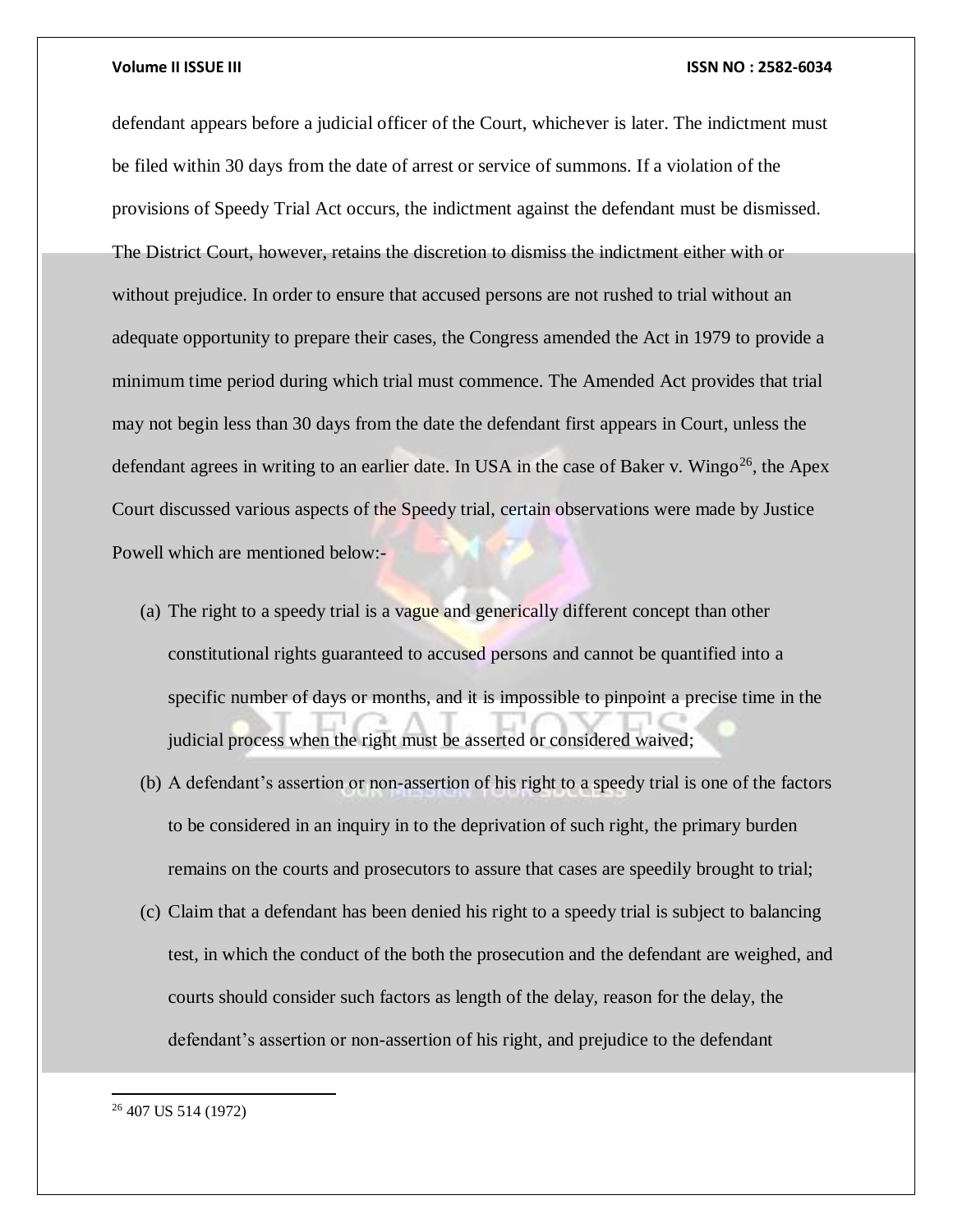resulting from the delay, in determining whether a defendant's right to a speedy trial has been denied;

- (d) The petitioner's case, involving as it did such extra ordinary delay, was a close one, the facts that prejudice to him was minimal and that the petitioner himself did not want a speedy trial outweighed the deficiencies attributable to the state's failure to try the petitioner sooner; and
- (e) Petitioner was not denied his right to a speedy trial.

"USA by way of its constitutional provision and Speedy Trial Act, 1974 has shown its commitment towards the concept of speedy justice. By Sixth Amendment and the Speedy Trial Act, USA has emphasised on the need of speedy trial which is initiated with the ultimate aim of speedy justice.

(ii) Speedy Justice in U.K

l

Speedy trial is a right that can be traced back to the reign of Henry II (1154-1189), time when the English Crown was referred as the Assize of Claredon, a legal Code which comprised of 22 articles, and one of which promised speedy justice to all litigants. There were references to speedy trial which dated back to the twelfth century and the Assize of Claredon, followed by its presence in the Magna Carta of 1215, as well as in the famous Times of Sir Edward Coke.Also the English criminal Justice system recognizes accused's right which can be traced as far back to 1679 in the Habeas Corpus Act.<sup>27</sup>Section 6 of the Habeas Corpus Act, provided for release on bail or discharge of persons detained on accusation of high treason or felony in the courts of Assizes or Sessions, if indictment could not take place in the second term after

<sup>&</sup>lt;sup>27</sup> Mahesh T. Pai, "Delay in Criminal Justice System; Common Cause Evaluated" 1996 (Sept.-Dec.) 20 C.U.L.R. pg.400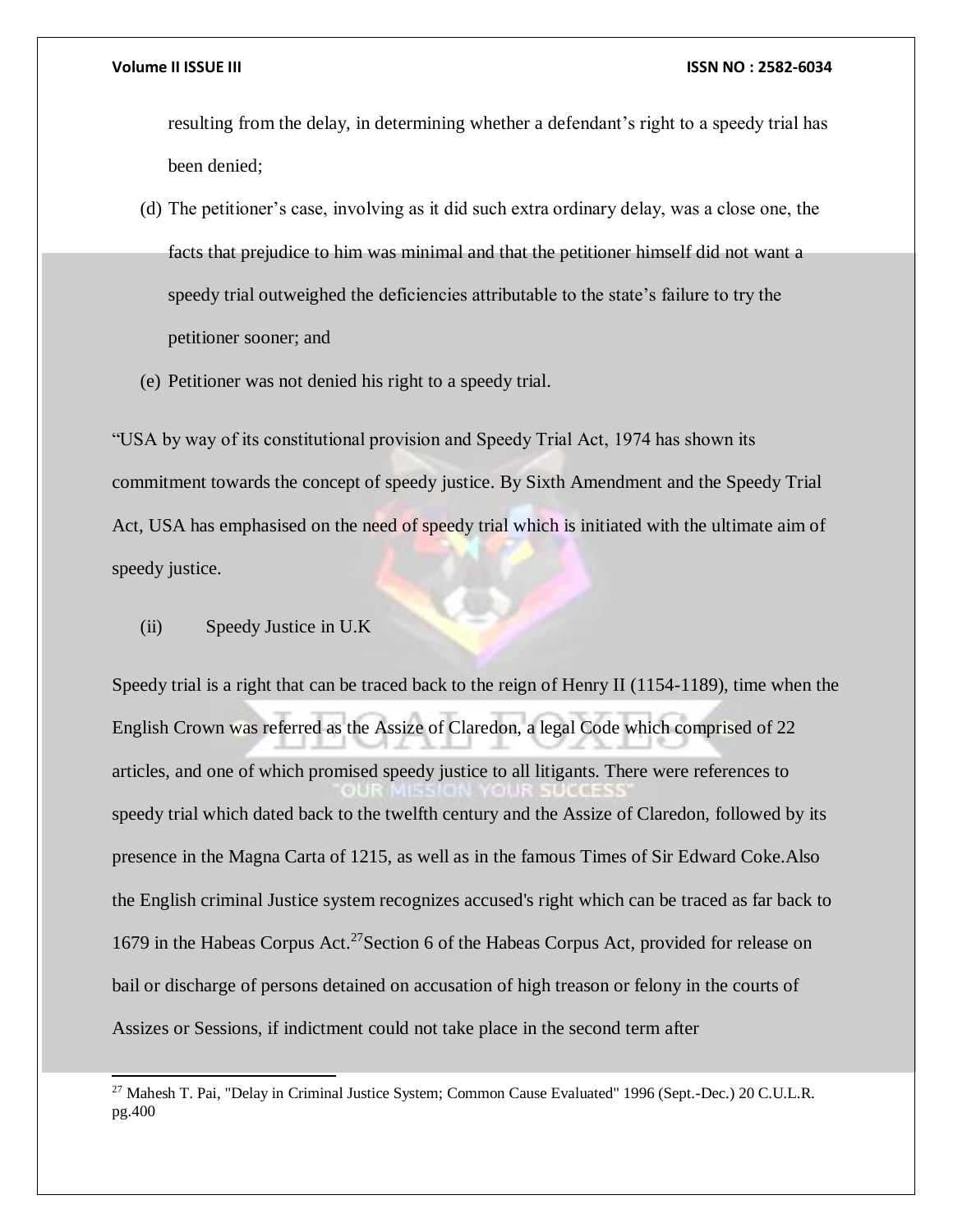committal.<sup>28</sup>Further, Assizes Relief Act 1889, Section 3 provides for release on bail of persons committed for trial to courts of sessions if they are not tried in the next sessions.Also in the Criminal Justice Act, 1925, Section 14 (5) which was replaced by Section 10 (3) of Magistrates Courts Act 1952 also provided for release on bail of persons who could not be tried at the next Quarter sessions.<sup>29</sup> The English had Crown Court Rules and Indictment Rules whichprovided steps to regulate and limit the actual duration of the prosecution process, these were statutory regulations issued in 1982 and 1983. According to these rules, the bill of indictment had to be prepared within 28 days of committal and the trial had to commence within 8 weeks of committal.<sup>30</sup> Both these limits provided by the rules maybe extended at the discretion of the court. The English legal system has one of the Act similar to the Act relating to speedy trial in USA, The Prosecution Offenders Act, 1985 under Section 22 enables the Secretary of State to prescribe custodial and overall time limit in respect of preliminary stages of trial. The preliminary stage here means,in Crown Court proceedings prior to arrangement and in summary trials as proceedings prior to taking up of evidence for the prosecution.<sup>31</sup>The result of nonadherence with the custodial time limit is bail and the consequence of non-adherence with overall time limits is acquittal.<sup>32</sup>Now as per the provisions in force, the custodial limits vary between 58 to 112 days depending on whether the offence is triable summarily or indictable and other factors like place of trial. The courts have been vested with the power to extend time limits on case-to-case basis and also depending on factors like – 'good cause', where prosecution has 'acted with all due expedition', etc and in case where the accused escapes or jumps bail, such orders are appealable, except in case when the accused is convicted.

<sup>28</sup>Halsbury's Statutes, IInd Ed. VS. 6, pg. 89

 $29$  Now referred as, Bails Act, 1976

 $30$ Halsbury's Laws of England, Ed.4, Reissue VS. II(2) para 916

<sup>31</sup>Prosecution of Offenders Act, 1985 S. 22(11)

<sup>32</sup> Prosecution of Offenders Act, 1985 S. 22(4)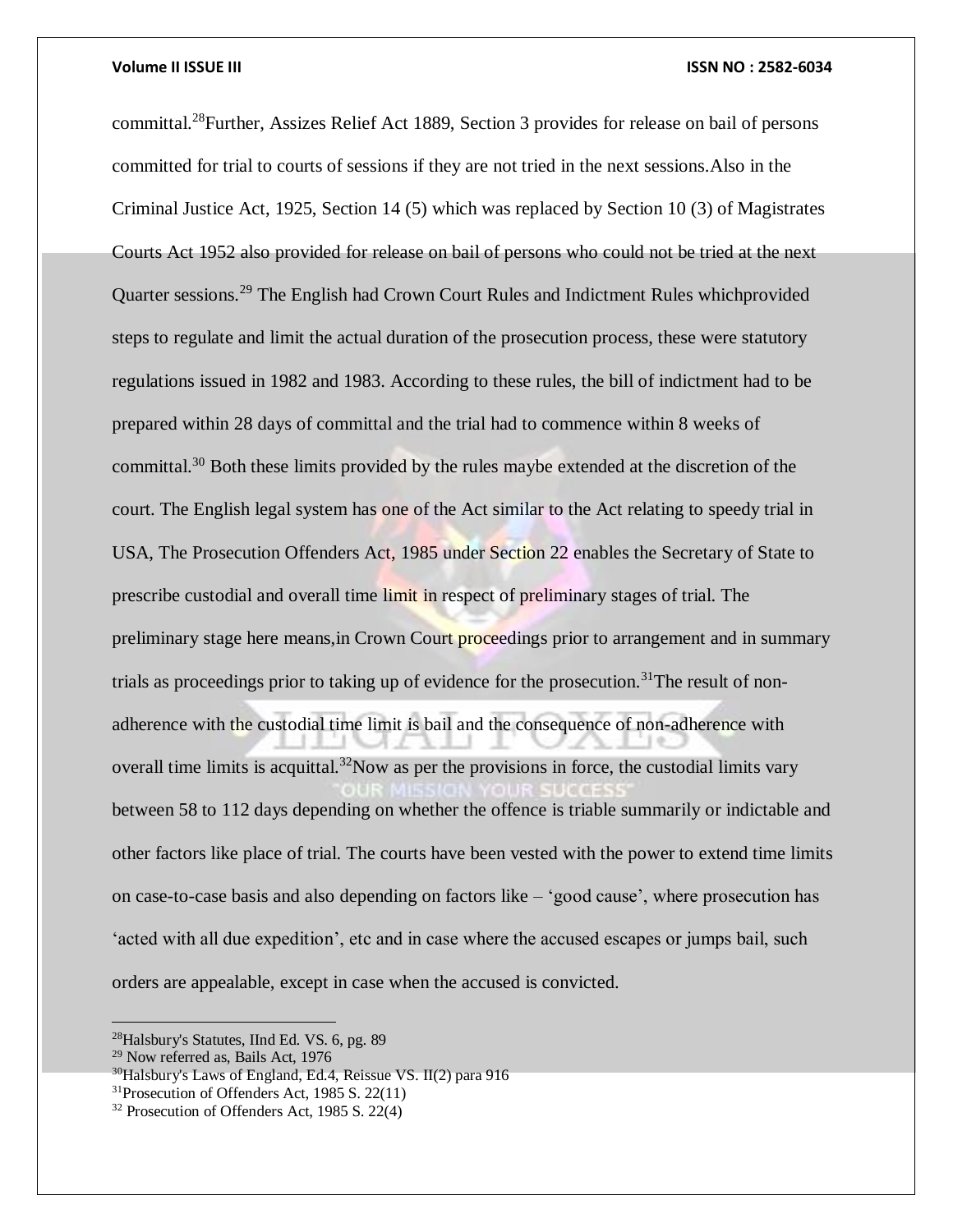### (iii) Speedy Justice in India

"Justice must have a human face"<sup>33</sup>,having said that, the citizens of our country rely solely on the Indian Judicial system for justice. With certain constitutional provisions<sup>34</sup>, they have been bestowed with the Right to Speedy Justice. The concept of Right to Speedy Trial which becomes the means to achieve speedy justice conveys the speedy and quality dispensation of cases to make the judiciary more efficient and trustworthy.Right to Speedy trial majorly focuses on inculcating the faith of people in Justice Delivery System, but there had been several challenges like lack of infrastructure, huge pendency of cases, judge-population ratio, investigative delays, provision of adjournments and long vacations of the courts, there had been constant delay in by the Judicial Institutions in the goals of Right to Speedy trial. An organized and civilized society, enhanced with law and order is essential to ensure a dignified and reasonable life to every citizen of this democratic nation. Right to Speedy Justice having mentioned foremost in the landmark document of the English Law, The Great Charter "Magna Carta" in 1215.<sup>35</sup>While, the Article  $21<sup>36</sup>$  declares that, "no person shall be deprived of his life or personal liberty except according to the procedure of law". With the hope of delivering justice in the society the constitution makers have efficiently focused on setting up of an independent judicial institution, inclusion of Fundamental Rights and Directive Principles of the State Policies. Alongside the phrase "WE THE PEOPLE OF INDIA" further shows the commitment of the drafting committee in considering the Indian Citizens as the most essential factor of the Sovereign Republic of India.Justice Krishna Iyer while dealing with the bail petition in Babu Singh v. State of

<sup>33</sup> Farewell speech by CJI, Deepak Mishra

<sup>&</sup>lt;sup>34</sup>Constitution of India Article 14, 21, 39A

<sup>&</sup>lt;sup>35</sup>Blakesley, Christopher L., "Speedy Trial and the Congested Trial Calendar" (1972), Scholarly Works, Paper 843,(Aug.29, 2020, 10:50 AM), http://scholars.law.unlv.edu/facpub/843 <sup>36</sup> Constitution of India, 1950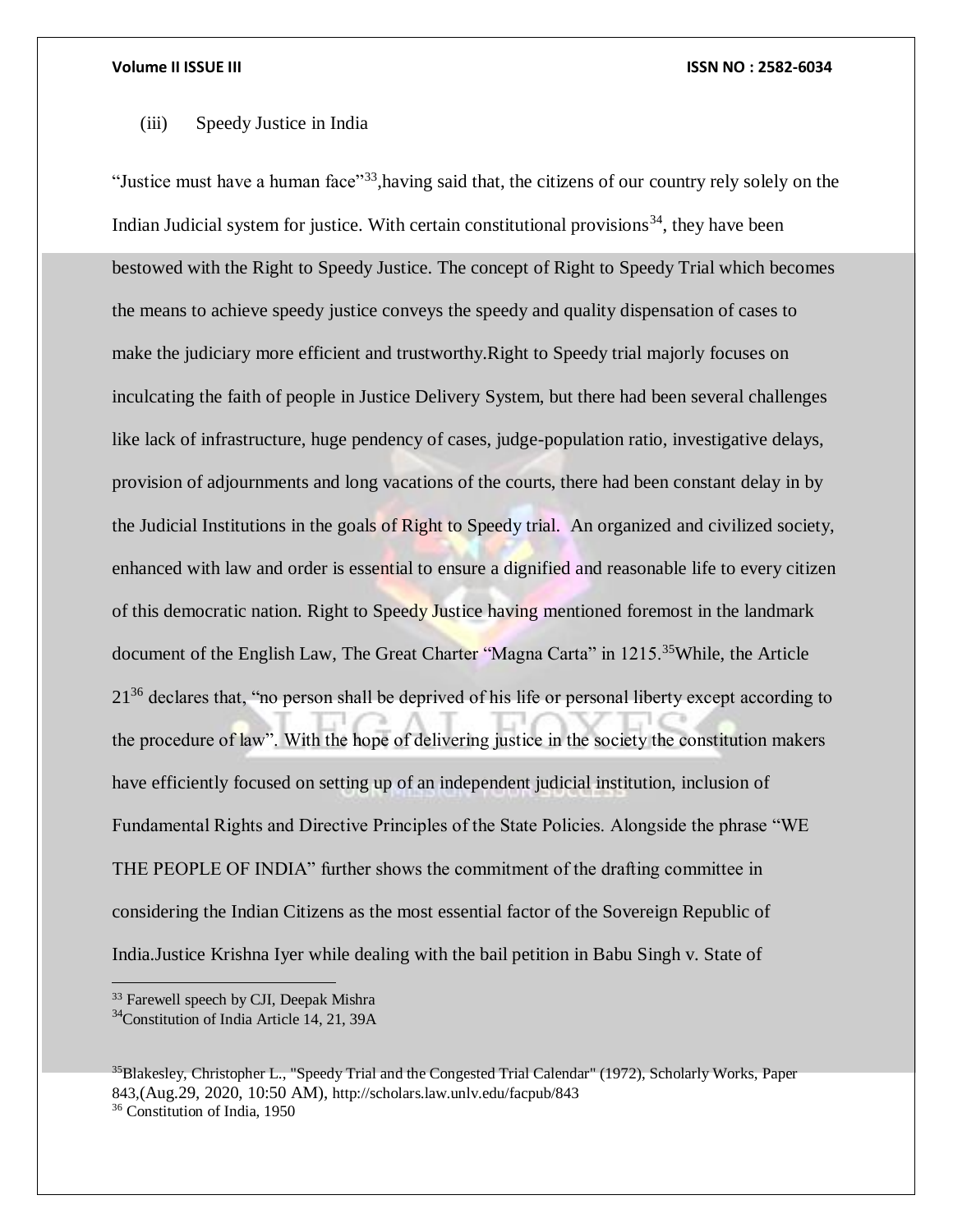UP<sup>37</sup>remarked, "Our justice system even in grave cases, suffers from slow motion syndrome which is lethal to 'fair trial' whatever be the ultimate decision. Speedy justice is a component of social justice since the community, as a whole, is concerned in the criminal being condignly and finally punished within a reasonable time and the innocent being absolved from the inordinate ordeal of criminal proceedings." Right to speedy trial is a concept gaining recognition and importance day by day.

Speedy Trial is implicitly guaranteed as a fundamental right of life and personal liberty as stated in Article 21 of the Constitution of India, and anyone being denied of this respective right is entitled to approach Supreme Court or High Court under Article 32 and Article 226 respectively, for the enforcement of the same. The harsh reality is that the Speedy Justice is one of the most neglected aspects of the Criminal Justice System. Every society during the phase of the its growth and evolution realized the need for quick justice delivery system. And simultaneously the delayed justice is supposedly considered to be the biting evil for the human society, hampering the growth of its people.

### **OUR MISSION YOUR SUCCESS'**

LEGAL FOXES

Constitutional and Other Procedural Norms for Speedy Justice

The Constitution of India confers upon every individual certain fundamental rights to ensure their 'due share'.

1. Article 14 provides right to equality

<sup>37</sup> 1978 AIR 527, 1978 SCR (2) 777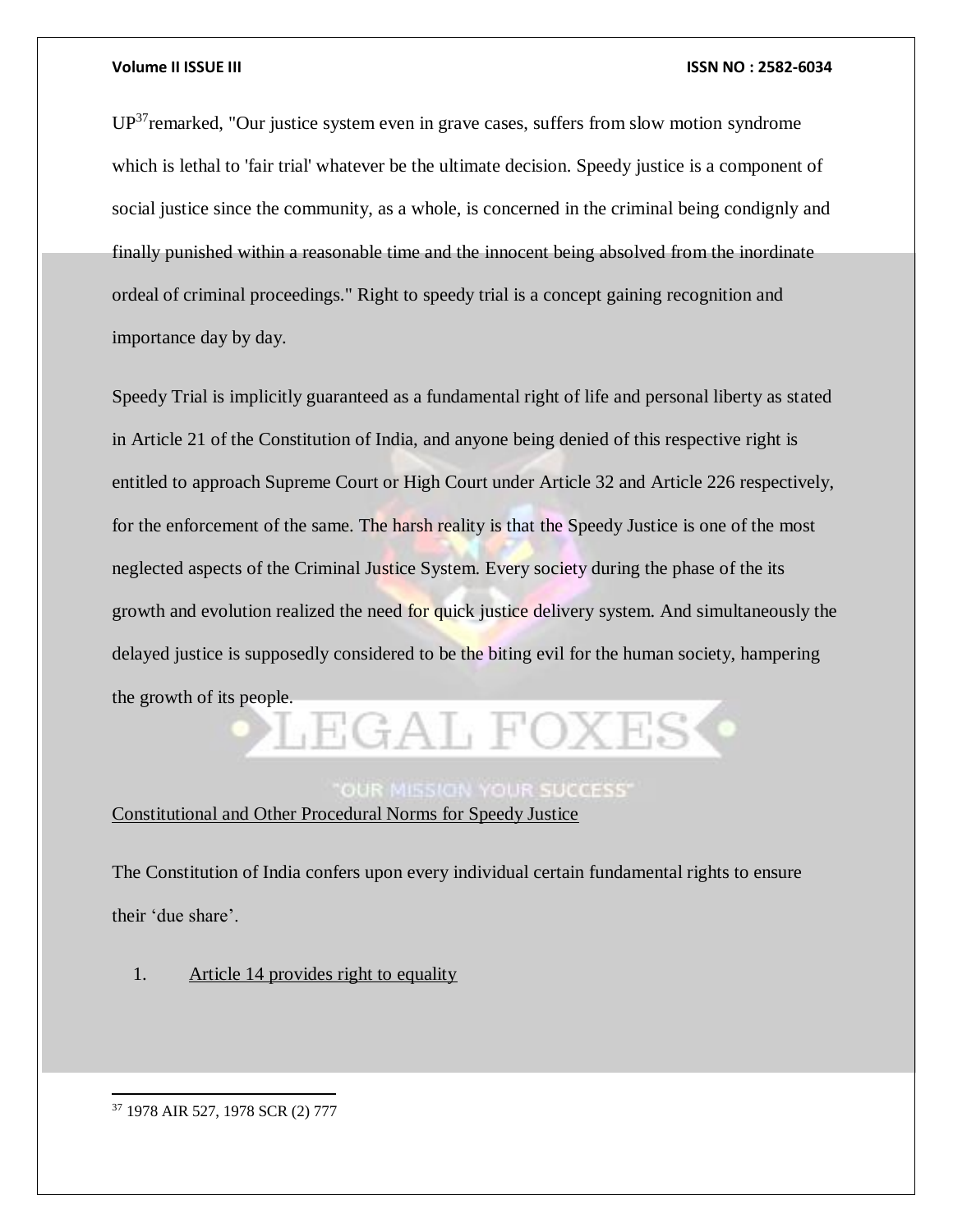Article 14 establishes that the state shall not deny to any individual the equality

before the law or the equal protection of law.

The two aspects of the abovementioned provisions are:

Equality before law:

Although it guarantees fundamental right, it is considered to be a non-affirmative or negative concept which focuses on not giving an individual any privilege before the law on any reason being his/her birth, sex, religion etc.

All subjects of the state are equal before law.

Equal Protection of law:

An equal protection before law guarantees equality in treatment in equal circumstances. It is thus said to be an affirmative concept.

Article 14 strikes the State Anarchy and Chaos

"Article 14 of the Constitution of India ensures that the process of Justice Delivery System would be at equal pace for individuals facing the same situation.

2. Right to Life and Personal Liberty

Under our Constitution, though speedy trial is not specifically enumerated as a fundamental right, it is implicit in the broad sweep and content of Article 21 as interpreted in Maneka Gandhi v. Union of India<sup>38</sup> It was held in that case that Article 21 confers a fundamental right on every person not to be deprived of his or her liberty except in accordance with the procedure prescribed

 $\overline{a}$ <sup>38</sup> AIR 1978 SC 597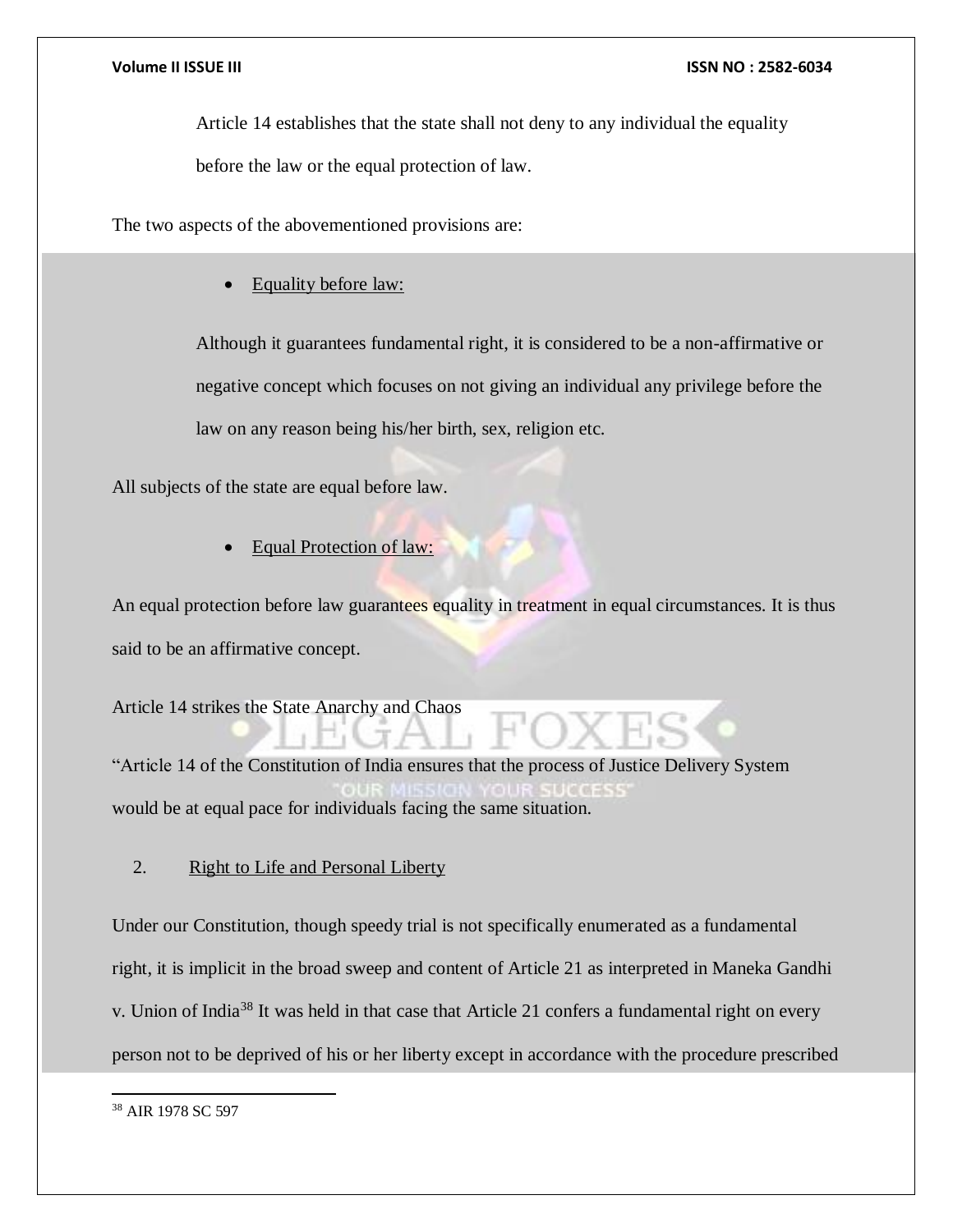by law and it is not enough to constitute compliance with the requirement of that article that some semblance of a procedure should be prescribed by law, but that the procedure should be 'reasonable, just and fair'. If a person is deprived of his liberty under a procedure which is not 'reasonable, just and fair', such deprivation would be violative of his fundamental right under Article 21 and he would be entitled to enforce such fundamental right and secure his release. No procedure which does not ensure a reasonably quick trial can be regarded as 'reasonable, fair or just' and it would fall foul of Article 21. It was in HussainaraKhatoon v. Home Secretary, State of Bihar<sup>39</sup> that the apex court considered the ideal of speedy justice as an integral and essential part of the fundamental right to life and liberty enshrined in Article 21 of the Constitution of India.

### 3. Article 22(1) in The Constitution of India, 1949

(1) No person who is arrested shall be detained in custody without being informed, as soon as maybe, of the grounds for such arrest nor shall he be denied the right to consult, and to be defended by, a legal practitioner of his choice.

The landmark case of D.K v. State of West Bengal<sup>40</sup> enumerates 11 guidelines and requirements for the arrest and detention provided by the Supreme Court, which are an addition to constitutional and statutory safeguards for the protection of the detainees rights. Simultaneously Section 50 of Criminal Procedure Code, 1973, imposes a legal obligation on the concerned police officer or any other person authorized to let the arrested person know the grounds of arrest immediately. Non-compliance of this provision renders the arrest illegal.

<sup>39</sup> AIR 1979 SC 1360

<sup>40</sup> AIR 1997 1 SCC 416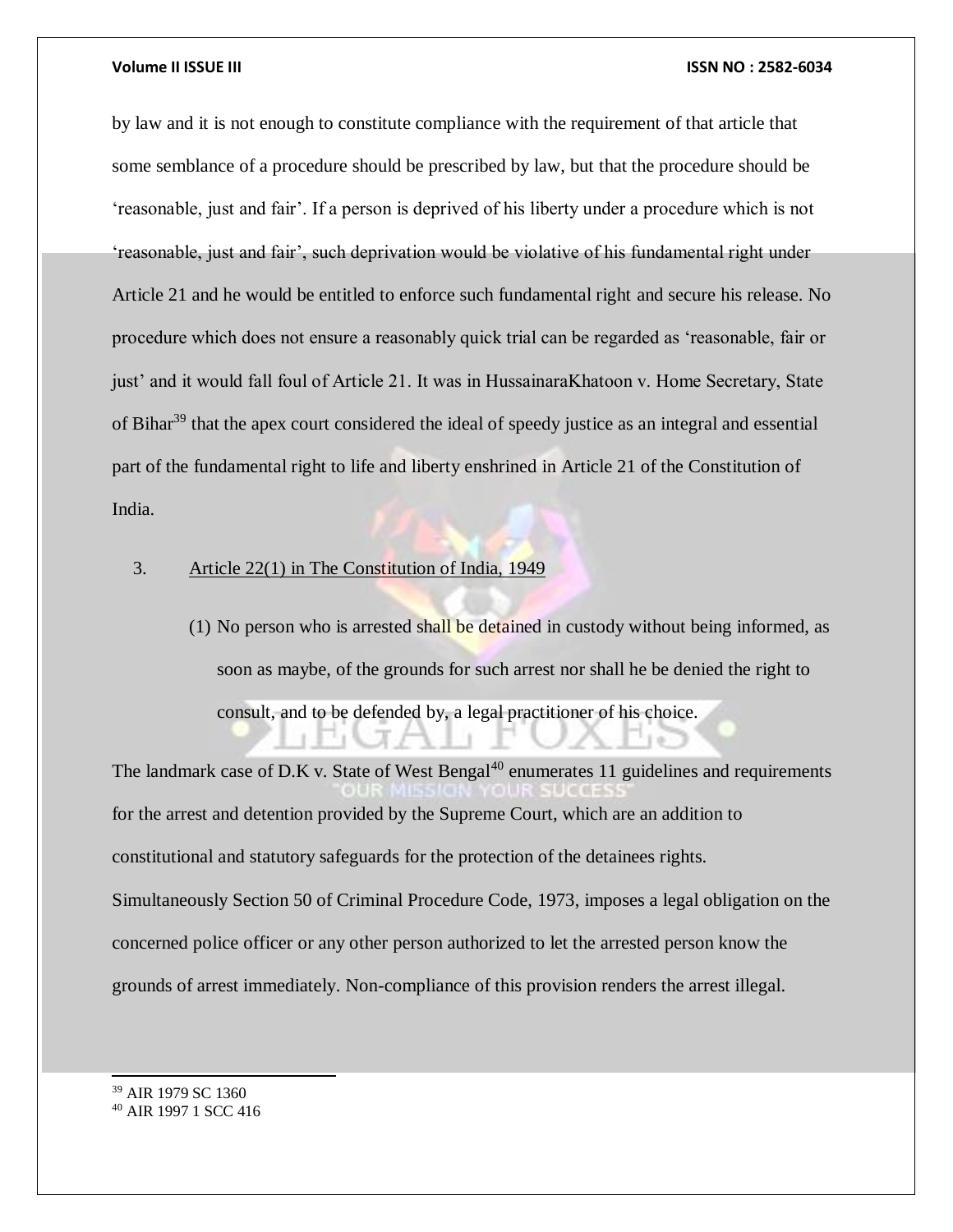It was held in the case of Joginder Kumar v. State of  $U.P^{41}$  that a detained person should know the cause of his detention and is entitled to let any third person know the location of his detention.

### 4. Article 39A- Obligation of the state to ensure Equal justice and Free Legal Aid

Article 39A of the Constitution of India, which was inserted by the Constitution (Forty-Second Amendment) Act, 1976, establishes that the state shall promote legal justice on the basis of equal opportunity to all its citizens and shall provide free legal aid, by suitable legislations or schemes or in any other way ensuring that opportunities for securing justice are not denied to any citizen by reason of economic or other disabilities.

In the words of Justice P.N. Bhagwati, *"Legal Aid means providing an arrangement in the society so that the mission of administration of justice becomes easily accessible and is not out of reach of those who have to resort to it for enforcement…the poor and illiterate should be able to approach the courts, and their ignorance and poverty should not be an impediment in the way of their obtaining justice from the courts. Legal aid should be available to the poor and illiterate, who don't have access to courts. One need not be a litigant to seek aid by means of free legal*  OUR MISSION YOUR SUCCES *aid."*

### 5. Chapter XXXVI Criminal Procedure Code, 1973- Limitation for taking Cognizance

The Chapter XXXVI of the code comprising of Sections 467 to 473 prescribes distinct limitation periods for taking cognizance of various offences, depending upon the gravity of those offences interlinked with the punishments, respectively. The jurisprudence behind the taking the limitation period in consideration of any crime is that with the lapse of time, the witnesses and

<sup>41</sup> 1994 AIR 1349, 1994 SCC (4) 260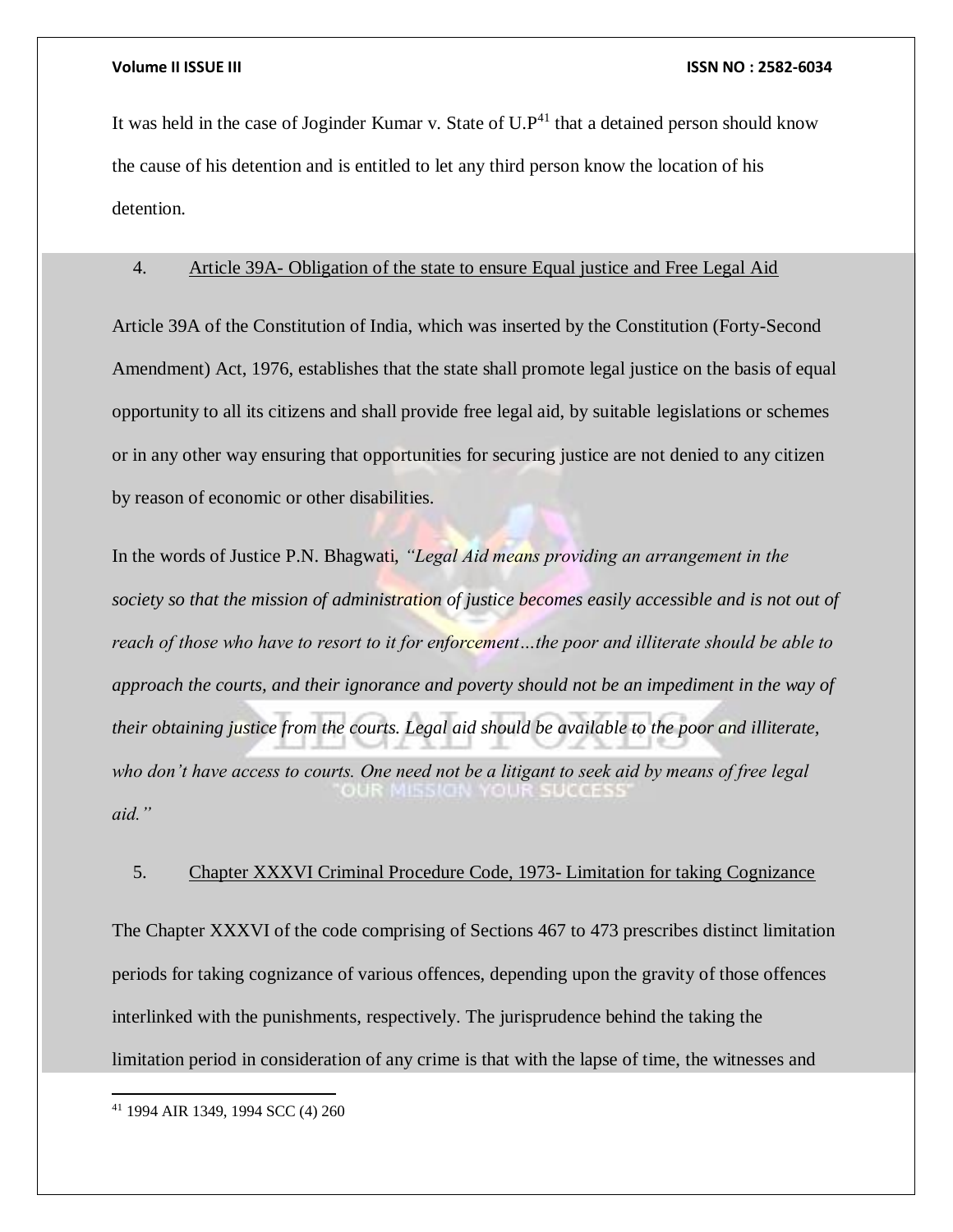the evidences become weaker and consequently the chances of errors in the judgement increases. The entire purpose of the punishment would be then defeated if the offender has not been punished before the consequences and the trauma of the offence gets faded away from the heads of the aggrieved person or those affected by it.

The statement of the Joint Committee of the Parliament while introducing the limitation period as stated below, clearly establishes the object of the Legislature:

*"These are new clauses prescribing periods of limitation on a graded scale for launching a criminal prosecution in certain cases. At present there is no period of limitation for criminal prosecution and a court cannot throw out a complaint or a police report solely on the ground of delay although inordinate delay may be a ground for entertaining doubts about the truth of the prosecution story. Periods of limitation have been prescribed for the criminal prosecution in the*  laws of many countries and the Committee feels that it will be desirable to prescribe such *periods in the Code as recommended by the Law Commission."*

Section 468 of the Code of Criminal Procedure states the period of limitation for taking the cognizance of an offence. This section establishes the limitation period for offences that are punishable with fine, imprisonment term not exceeding one year and imprisonment term for exceeding three years with the limitation period of six months, one year and three years respectively. However, no time limit is mentioned in this section for the offences having punishment for three years or more.

Thus, section 473 of the Code of Criminal Procedure enables the Court to take cognizance of an offence after the expiry of the period of limitation, if it is satisfied in the facts and in the circumstances of the case that the delay has been properly explained or this it is necessary to do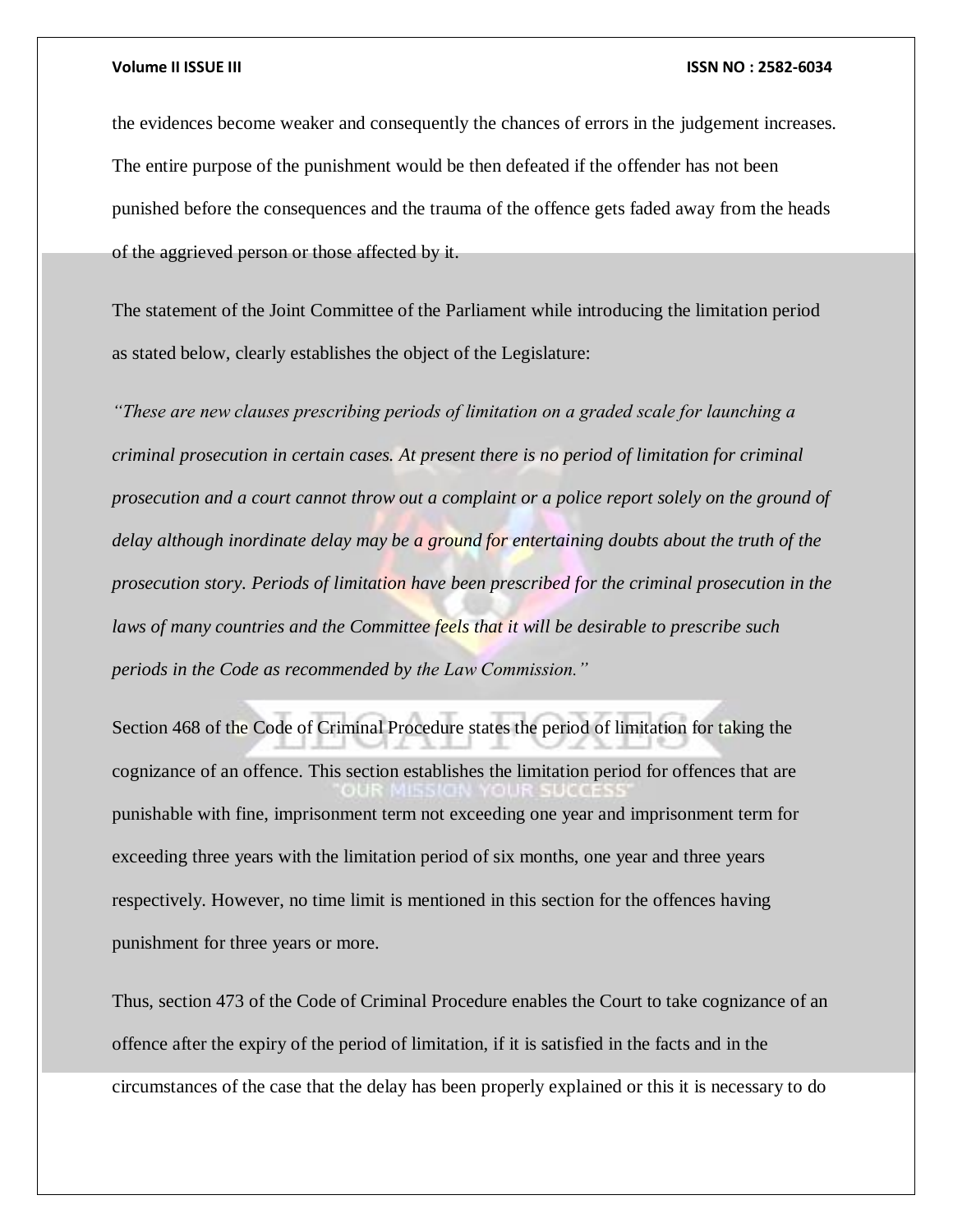so in the interests of justice.The limitation period for the taking the cognizance puts a pressure on the criminal prosecution and the concerned institutional system as to convict the offender within the time frame and the accused be punished quickly to ensure speedy justice.

### **Present Scenario in India**

Most exploitation in speedy justice is done at the stage of mercy petitions for death row convicts. In this case the reality is that, when a person has already received punishment as per the procedure established by law, then the mercy petition stage delays defeat the very purpose of speedy justice. This delay in justice was recently experienced in the Nirbhaya case, where the accused even after receiving the death penalty were able to delay the justice by way of mercy petitions. The apex court in the case of  $T.V.$  Vatheeswaran v. State of Tamil Nadu<sup>42</sup> stated that were the appellant was sentenced to death but punishment was not executed for eight years and appellant was in solitary confinement in all this period. As Article 21 provides right to life and liberty and this right only curtailed by just fair and reasonable procedure established by law and it also include Right to Speedy Trial. It was accepted by the court that prolonged detention to await execution of death sentence is unfair, unjust and unreasonable procedure to deprive a person from his right to life and liberty. Court held that delay of two years or more in execution of death sentence liable to quashing of death sentence and in this case death sentence was substituted by life imprisonment. However, in the case of Sher Singh v. State of Punjab<sup>43</sup>, the court overruled T.V. Vatheeswaran Case and observed that there cannot be an absolute or unqualified rule that in every case in which there is long delay in execution of death sentence the,

<sup>42</sup> AIR 1983 SC 361

<sup>43</sup> AIR 1983 SC 465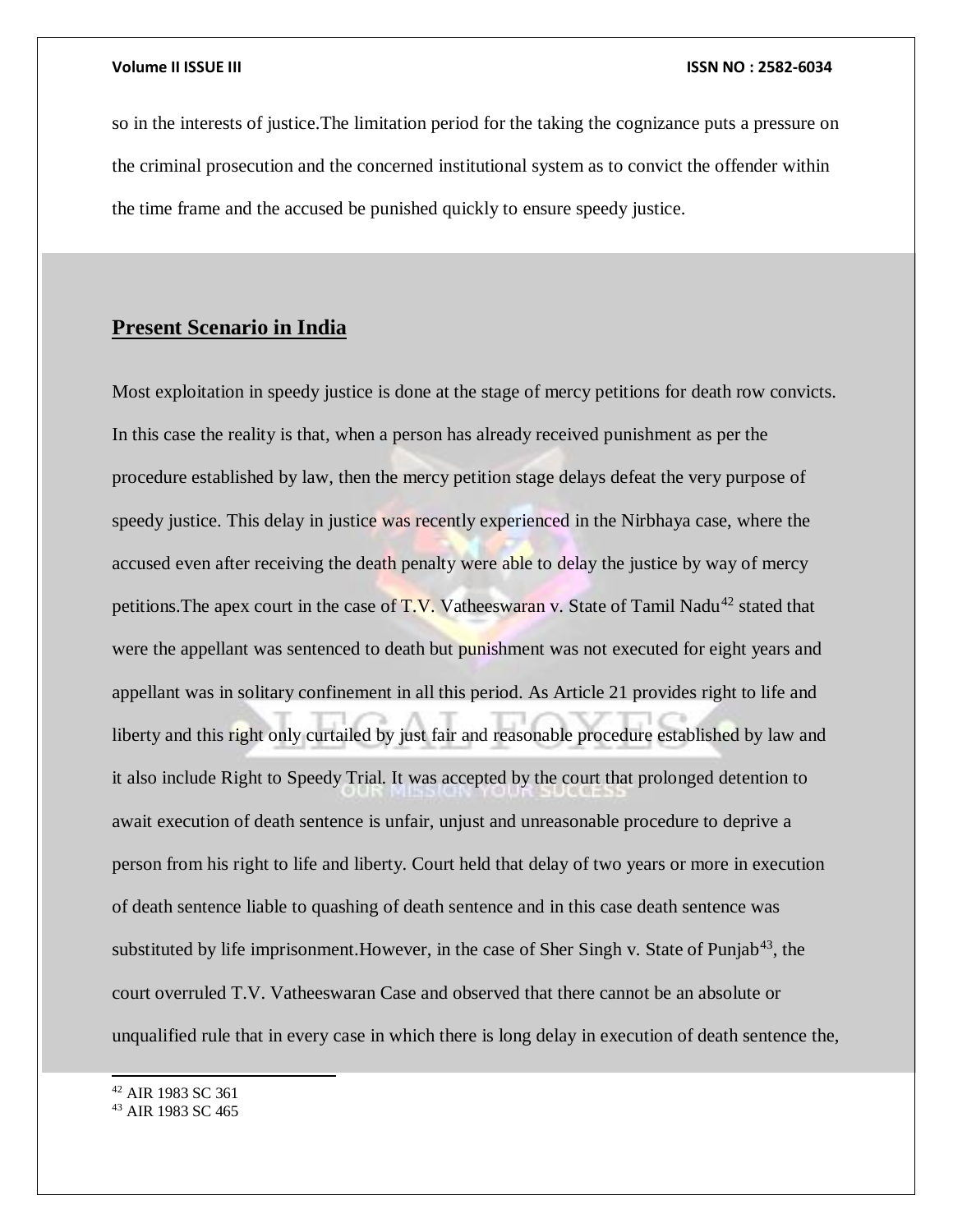sentence must be substituted by sentence of life imprisonment. Convict has right to pursue all remedies lawfully open to him to get rid of sentence of death imposed upon him. And court held that sentence of death cannot be vacated merely for reason that there has been long delay in execution of death sentence. Further this was supported in the case of Devender Pal Singh Bhullar v. State of N.C.T. of Delh<sup>44</sup> where the Petitioner filed mercy petition to President under Article 72 of Constitution and prayed for commutation of death sentence wherein President rejected his petition. Court observed that while imposing punishment for murder and similar type of offences, Court was duty bound to take into consideration nature of crime, motive for commission of crime, magnitude of crime and its impact on society, nature of weapon used for commission of crime, etc. Court further observed that if murder was committed in an extremely brutal or dastardly manner, which gave rise to intense and extreme indignation in community, Court would be fully justified in awarding death penalty, if enormity of crime was such that a large number of innocent people were killed without rhyme or reason, award of extreme penalty of death would be justified. However, all these factors had to be taken into consideration by President or Governor, while deciding mercy petition. Thus, exercise of power by President or Governor, not to entertain prayer for mercy in such cases could not be characterized as arbitrary OUR MISSION YOUR SUCCESS' or unreasonable.

Also many other steps have been taken to speed up the disposal of pending cases by way of Specialized Tribunals which have been established to take over the workload of the courts. The Constitution (42nd Amendment) Act 1976 inserted Part XIV-A to the Constitution of India consisting of Articles 323A and 323B. Article 323A provides for the establishment of Administrative Tribunals for adjudication or trial of disputes and complaints with respect to

<sup>44</sup> AIR 2013 SC 1975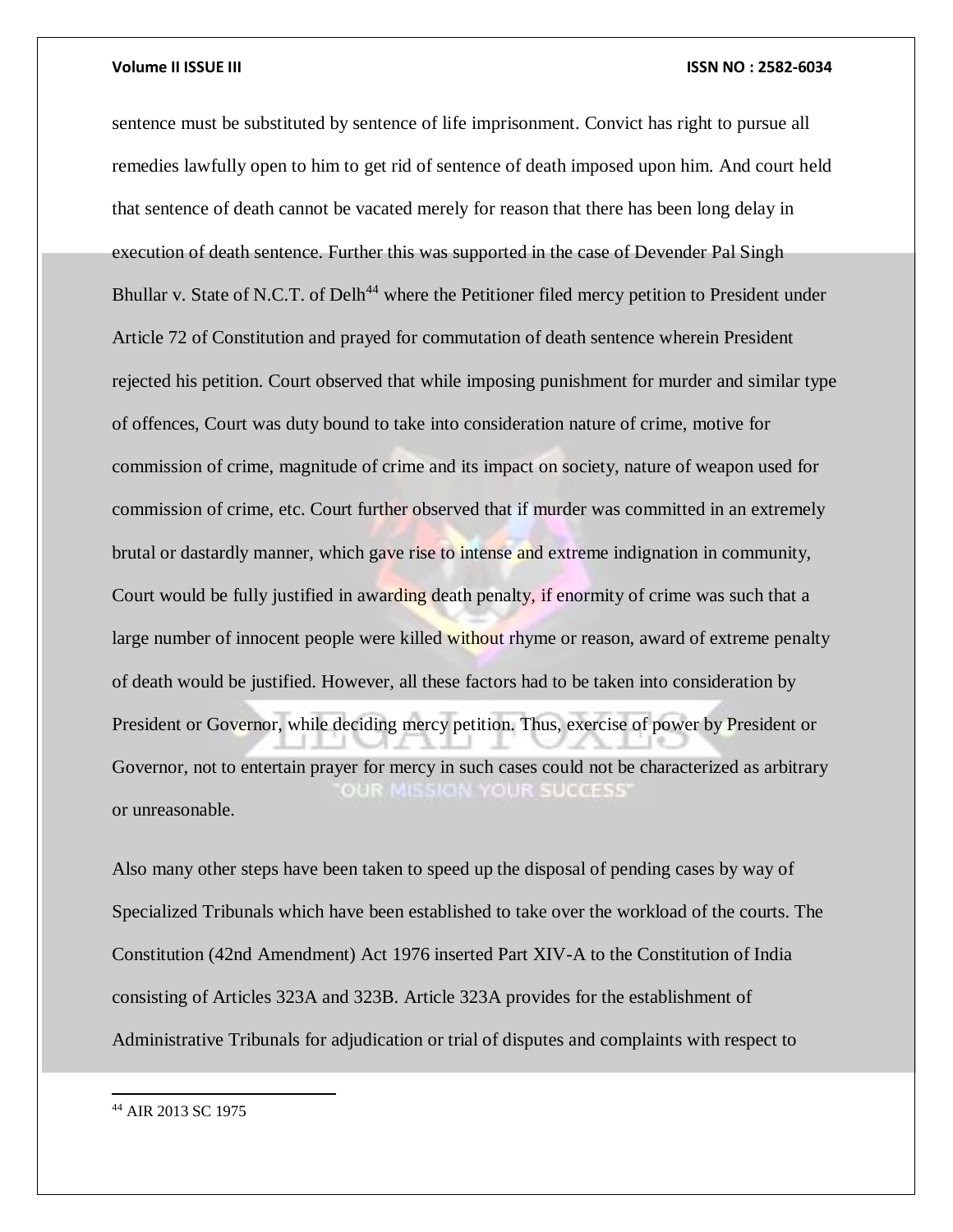recruitment, conditions of service of persons appointed to public services and other allied matters. Article 323B makes provision for the creation of Tribunals for adjudication or trial of disputes, complaints or offences connected with tax, foreign exchange, industrial and labour disputes, land reforms, ceiling on urban property, election to Parliament and State Legislatures, etc. Redressal mechanism is provided for better protection of the consumers, thus providing for the establishment of the District Consumer Disputes Redressal Forum at District level, State Consumer Disputes Redressal Commission at the State Level and National Consumer Disputes Redressal Commission at the National Level to adjudicate the Consumer Disputes/cases under the Consumer Protection Act, 1986. The Income-tax Appellate Tribunals are empowered to hear appeals under Section 253 of the Income Tax Act, 1961, Central Excise and Gold Appellate Tribunal (now known as Central Excise and Service Tax Appellate Tribunal) is empowered to hear appeals under Section 35(b) of the Central Excise and Salt Act, 1944. The Debt Recovery Tribunals set up under the provisions of the Recovery of Debts due to Banks and Financial Institutions Act 1993 has been empowered to adjudicate cases relating to debts /loans of Commercial Banks and Financial Institutions. The tribunal system was evolved to provide an alternative to the regular courts. The tribunals are presided over by the experts of the respective fields and the adjudication mechanism is cost effective, thus less costly in comparison to the regular courts and they are effectively resolving the disputes by taking much less time in comparison to the regular courts. The Gram Nyayalayas Act 2008 has been enacted to provide for the establishment of Gram Nyayalayas at the grass-root level for the purpose of providing access to justice to the citizens at their door steps and to ensure that opportunities for securing justice are not denied to any citizen by reason of social, economic or other disabilities.Also the setting up of ADR Centres in each judicial district, the State Governments may set up ADR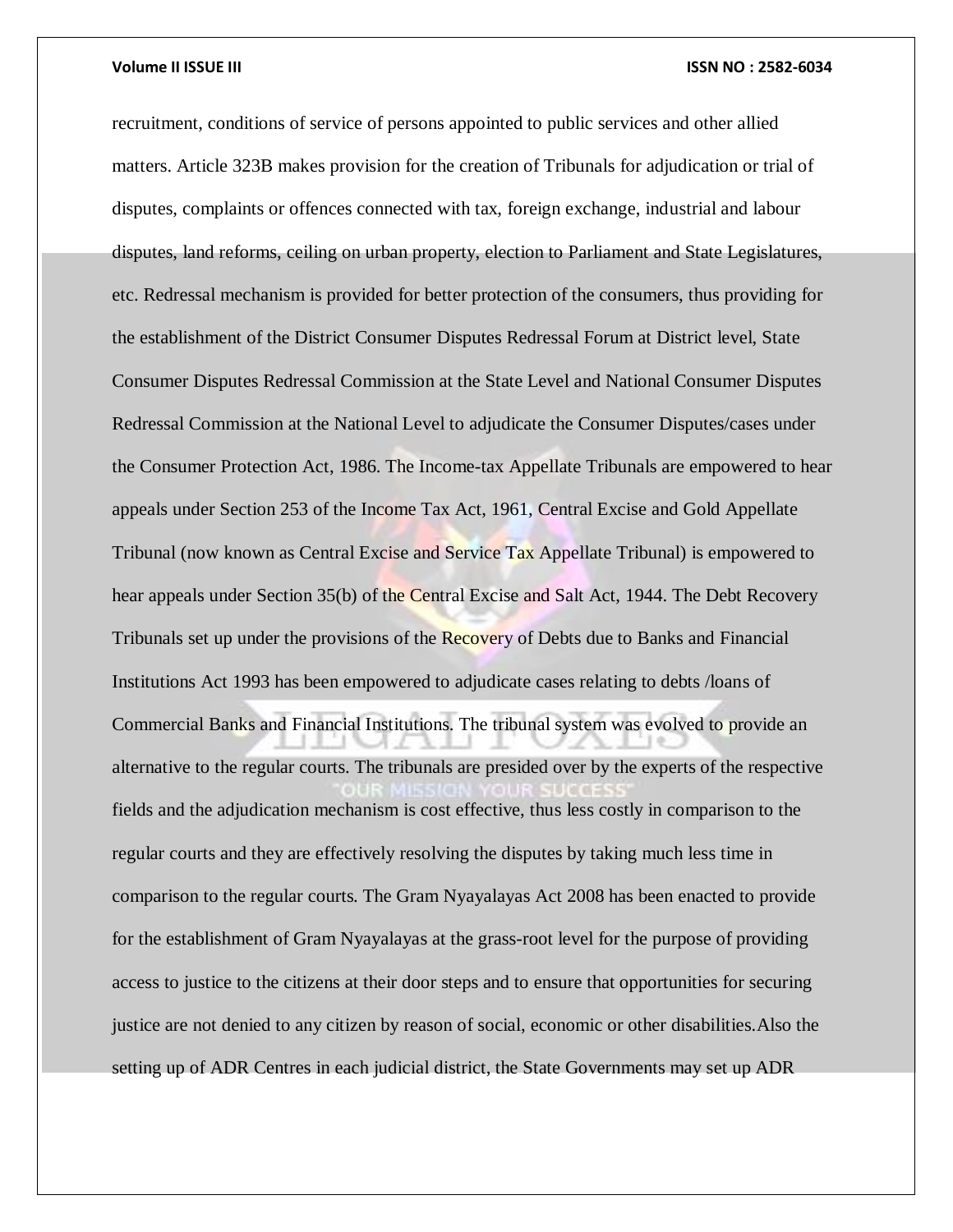Centres as per actual requirement subject to the condition that the State has full ADR mechanism coverage. The State Governments may decide to set up more than one ADR centre in a judicial district or none on the basis of requirement, keeping in view full ADR mechanism coverage.<sup>45</sup>Family disputes are dealt in specific Courts for family disputes under the Family Courts Act of 1984. Under Family Courts Act, 1984 it is the duty of family court to make efforts for settlement between the parties. The speedy justice mechanism is evolving rapidly and matter specific courts and tribunals are being set up to provide various channels for justice rather than the conventional channels.

### **Conclusion**

 $\overline{a}$ 

The concept of speedy justice has come a long way from the ancient times to the present times. When we consider India the measures which have been taken for achieving speedy justice have proved to be successful, but with the increasing number of cases and the loopholes in the legal procedures these measures tend to become obsolete very quickly. There is a need for long term measures to achieve the goal of speedy justice. The establishment of the tribunals and redressal commissions has decreased the burden of the main courts, however, this has somehow increased the pendency of cases as the number of institution of cases has gone up. The judge-population ratio is the biggest hurdle in the means to achieve speedy justice, as the number of judges in an area is very minimal as compared to the population of that area. As it is rightly said that 'difficult times bring out the best', this is what has happened unexpectedly during this covid pandemic times and resulted in online functioning of the courts. This online functioning of courts has

<sup>45</sup> http://doj.gov.in/sites/default/files/userfiles/TFCflxi(1).pdf, (Aug29, 2020, 03:35 PM).